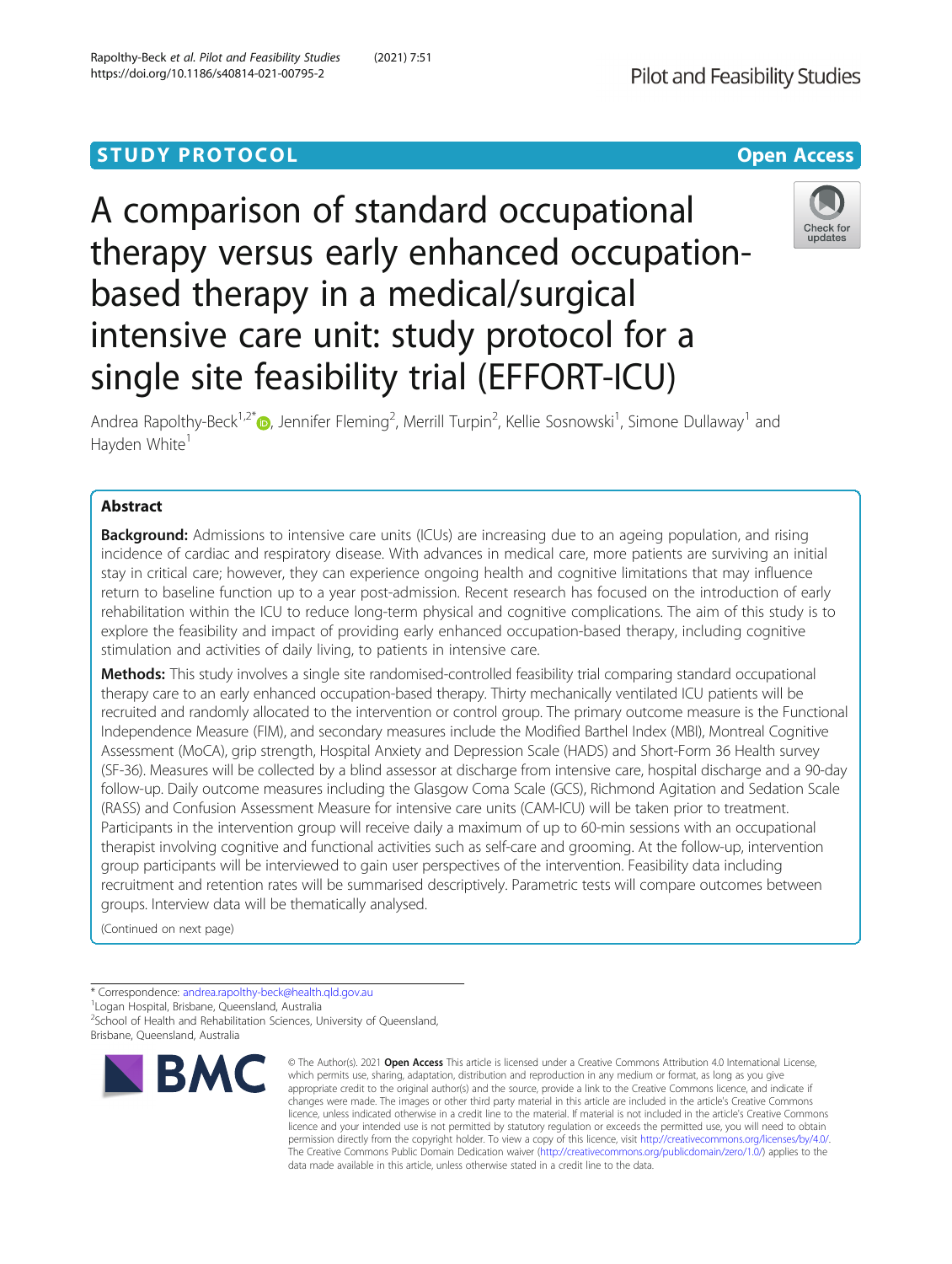# (Continued from previous page)

**Discussion:** This trial will provide information about the feasibility of investigating how occupational therapy interventions in ICU influence longer term outcomes. It seeks to inform the design of a phase III multicentre trial of occupational therapy in critical care general medical intensive care units.

Trial registration: Australia New Zealand Clinical Trials Registry (ANZCTR): [ACTRN12618000374268;](https://anzctr.org.au/Trial/Registration/TrialReview.aspx?id=374621&isReview=true) prospectively registered on 13 March 2018/<https://www.anzctr.org.au> Trial funding: Metro South Health Research Support Scheme Postgraduate Scholarship

Keywords: Critical care, Mechanical ventilation, Rehabilitation, Occupational therapy, Delirium, Cognition

# Background

Admissions to intensive care units within Australian hospitals have increased over the last 10 years with approximately 161,000 patients requiring a stay in an intensive care unit between 2017 and 2018 [\[1](#page-12-0)]. The longterm burden of care and admissions requirements may also change in accordance with unpredictable disease presentations and an increasing requirement of health care service provision.

Patients admitted to an intensive care unit may experience a lack of control, reduction in sensory stimulation and reduced engagement in meaningful activities [[2](#page-12-0)], in addition to being subjected to intrusive interventions. Subsequently, patients may develop a sequelae of cognitive and physical symptoms known as post-intensive care syndrome (PICS), often accompanied by reduced long term participation outcomes [[3,](#page-12-0) [4\]](#page-12-0). Longitudinal studies on critical illness survival show that 30–80% of patients will acquire PICS, characterised as a collection of complications including persistent cognitive dysfunction, acquired weakness and post-traumatic stress disorder [\[5](#page-12-0), [6\]](#page-12-0). A substantial proportion of patients who survive their initial critical care stay report significant decreases in quality of life at 3–6 months post admission [[4,](#page-12-0) [7\]](#page-12-0) in addition to increased mortality and associated economic costs  $[8-10]$  $[8-10]$  $[8-10]$  $[8-10]$  $[8-10]$ , especially in the presence of acute respiratory distress syndrome (ARDS) [\[11\]](#page-12-0).

Early rehabilitation within critical care settings is now considered effective and feasible when carried out within a multidisciplinary approach [[12](#page-12-0)–[16\]](#page-13-0) following successful pioneering studies first conducted in 2009 [[17](#page-13-0), [18](#page-13-0)]. Yet while physical rehabilitation and early cognitive stimulation addressing delirium management have been shown to be effective [[12](#page-12-0)], to date, there remains limited evidence regarding the impact of early task-specific training carried out by occupational therapists directed towards cognitive and functional engagement within the intensive care setting [[19](#page-13-0)]. Altering the approach to rehabilitation through participation in meaningful cognitive and functional tasks such as activities of daily living rehabilitation may lead to further long-term benefits. Critical care practice has not traditionally included occupational therapy engagement in functional tasks or early self-care rehabilitation; thus, there is a growing need for early effective interventions addressing cognitive, physical and psychological functioning to optimise long-term functioning [\[20\]](#page-13-0). While occupational therapy service delivery and role in intensive care units may vary between critical care settings [\[19](#page-13-0), [21\]](#page-13-0), its relevance and impact remains supported by a recent systematic review [[22](#page-13-0)] and continues to be explored with respect to scope of practice and benefits [\[23\]](#page-13-0). Costigan et al. [[19](#page-13-0)] in their scoping review note that occupational therapy interventions in the intensive care remain dominated by physical rehabilitation (splinting, positioning) and less by practice of activities of daily living. This feasibility trial will consider splinting and positioning as standard usual care and introduce occupation-based therapy (using activities of daily living practice) as the intervention for comparison.

A recent study by Alvarez et al. [[24](#page-13-0)] demonstrated the effectiveness of occupational therapy for managing delirium in non-mechanically ventilated patients and provided a basis for the introduction of occupational therapists as core multidisciplinary team members to address intensive care unit-related disorders during recovery. However, there is an ongoing need for research into the feasibility and effectiveness of graded occupation-based activities within the intensive care unit for patients who are mechanically ventilated. Howell [\[2\]](#page-12-0) provided an approach for delivering self-care tasks to patients in intensive care. Howell proposed that, through participation in structured and graded purposeful activities and occupations, the reticular activating system which controls the brain's ability to interpret and respond to stimuli is challenged such that a state of sensory overload or sensory deprivation is avoided [[2](#page-12-0)]. Appropriately challenging activities lead to positive cognitive and sensory stimulation, which affects long-term participation by improving physical strength and functional ability [[2\]](#page-12-0). Participation in purposeful activities and task-specific training is supported by multiple publications [\[25,](#page-13-0) [26](#page-13-0)], including three reviews [[27](#page-13-0)–[29\]](#page-13-0), that address various aspects of task-specific training delivery and encourage the use of structured and individualised activities of daily living as a therapeutic medium. The majority of supportive literature relates to the diagnosis of stroke, with a Cochrane review [\[30\]](#page-13-0), finding that patients who participate in occupational therapy interventions are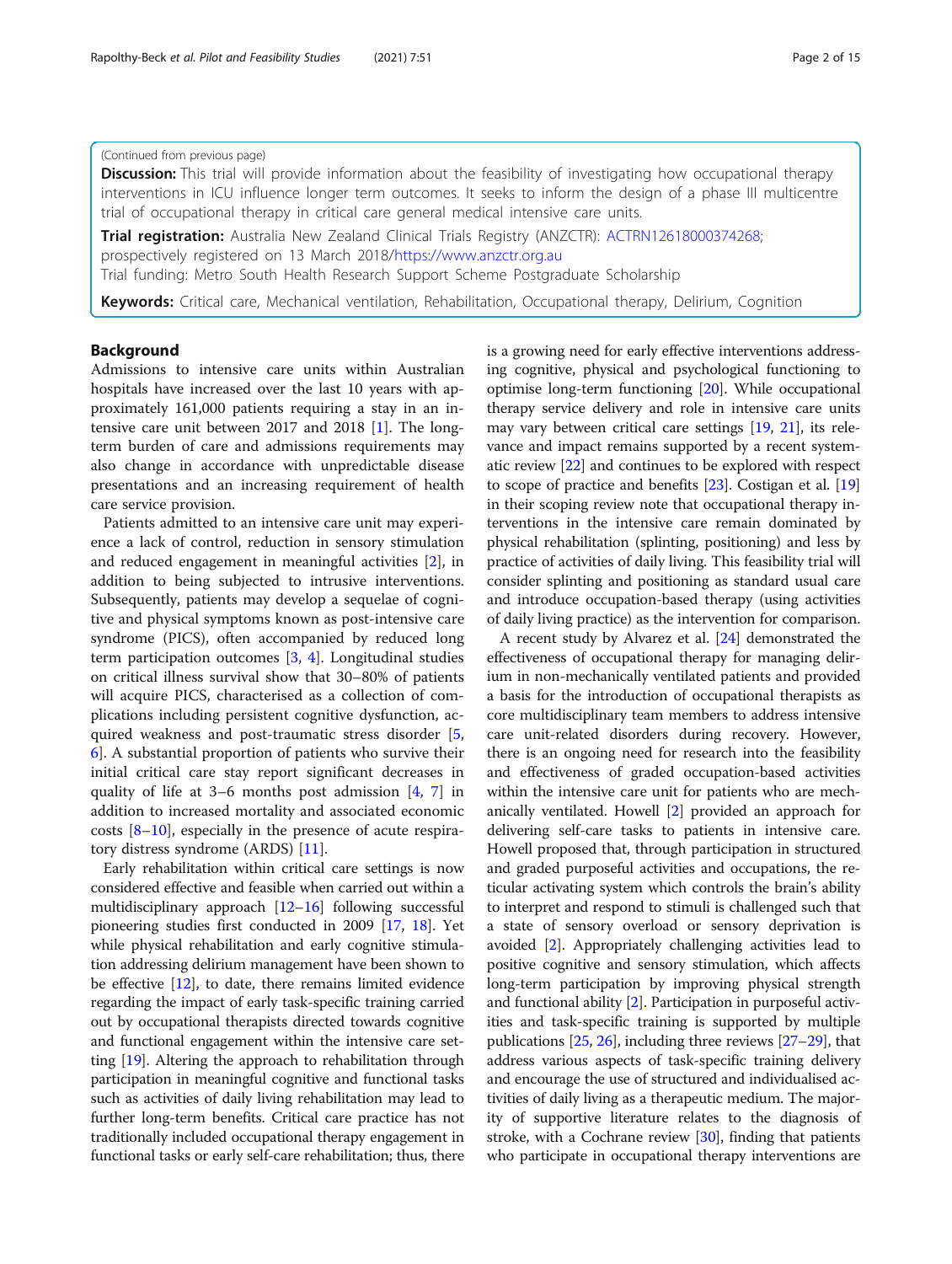less likely to deteriorate and more likely to gain higher levels of independence in activities of daily living. Support for the introduction of task-specific training in distinct populations such as Alzheimer's disease [\[25\]](#page-13-0) and total hip replacement [\[26\]](#page-13-0) leads to varying results; however, the paucity of literature does not reflect usual clinical practice. Meaningful activities improve cortical reorganisation, which in addition to regular practice and sufficient intensity, impact significantly on recovery within the domain of self-care [\[31](#page-13-0)]. The literature may focus predominantly on the stroke population [[32](#page-13-0)], yet these concepts may be transferable to patients who endure an intensive care admission, due to higher exposure to mechanical ventilation, ongoing sedation and subsequent prolonged bed rest leading to weakness. Task-specific training can therefore be defined as "training which utilises, as its principal therapeutic medium, ordinary everyday activities which are intrinsically and/or extrinsically meaningful to the patient" (pg. 181) [\[33](#page-13-0)], and often includes activities of daily living or occupation-based therapy.

Engagement in functional rehabilitation activities within the critical care setting needs to be explored further. While the critical care patient cohort is often unwell, integrating rehabilitation and participation within the limits of their medical stability has beneficial effects from a user perspective to offset the feelings of anxiety, loneliness and fear when mechanically ventilated [[34](#page-13-0), [35\]](#page-13-0). There is limited evidence exploring the patient perspective on participating in structured rehabilitation however exploration of factors such as diary use [\[36](#page-13-0)], humanisation of nursing environments [[37\]](#page-13-0) and relatives' experiences of intensive care admissions [[38\]](#page-13-0) support a qualitative approach towards understanding factors that may influence participation in occupationbased therapy.

#### Aims and objectives

The aim of this study is to explore the feasibility and impact of providing early enhanced occupation-based therapy, including cognitive stimulation and activities of daily living, to patients in intensive care. The intervention will focus on cognitive stimulation and engagement in functional activities in mechanically ventilated patients within an intensive care setting. This will be explored through a pilot feasibility trial comparing standard care to daily early enhanced occupation-based therapy. It is hypothesised that critically ill mechanically ventilated patients who participate in the intervention will demonstrate increases in functional ability, cognition and participation compared to those patients who receive standard care. Feasibility aspects of the intervention to be investigated include whether occupational therapy can be provided consistently to a partially sedated population, as well as within a medical setting

where environment and medical equipment may limit interventions.

The study is divided into two parts: Part 1 aims to investigate the feasibility of early enhanced occupationbased therapy in a medical/surgical intensive care unit. Part 2 aims to explore the perceptions of participants and their significant others in relation to the therapy experience. Both parts of the study are carried out concurrently.

Specifically, the objectives of the early enhanced occupation-based therapy (the intervention) are: Part 1:

- 1) To evaluate the utility of a selection of functional, cognitive, physical and quality of life outcome measures in their ability to capture the effect of the intervention on participants and their long-term outcomes.
- 2) To identify recruitment and consent rates from eligible participants
- 3) To evaluate retention rates in response to follow up procedures (attendance at interviews)
- 4) To test the intervention in terms of therapist compliance, ability to provide consistent intervention (fidelity), differentiation from current usual practice and amount of staff skill/experience required to carry out the intervention
- 5) To explore the effect of the intervention on occupational performance at intensive care and hospital discharge, and to evaluate the effect on cognitive, functional and mood factors on discharge from the intensive care unit and hospital, and at 90 days post-randomisation.

# Part 2:

1) To qualitatively investigate the perception of the occupational therapy intervention with the experimental group participants and their significant others, exploring factors such as experience of participation, satisfaction with treatment content and perceived benefit of participation.

# Methods

# Design

The trial, termed EFFORT-ICU, is a phase II feasibility trial incorporating a mixed methods design. The study follows the guidelines for feasibility trials outlined by the SPIRIT 2013 Statement [[39\]](#page-13-0). EFFORT-ICU is a prospective singlecentre, single blinded, equally randomised controlled trial (1: 1) comparing standard occupational therapy care to an early enhanced occupation-based therapy. A study overview is shown in Fig. [1](#page-3-0). The trial is registered as follows: Australia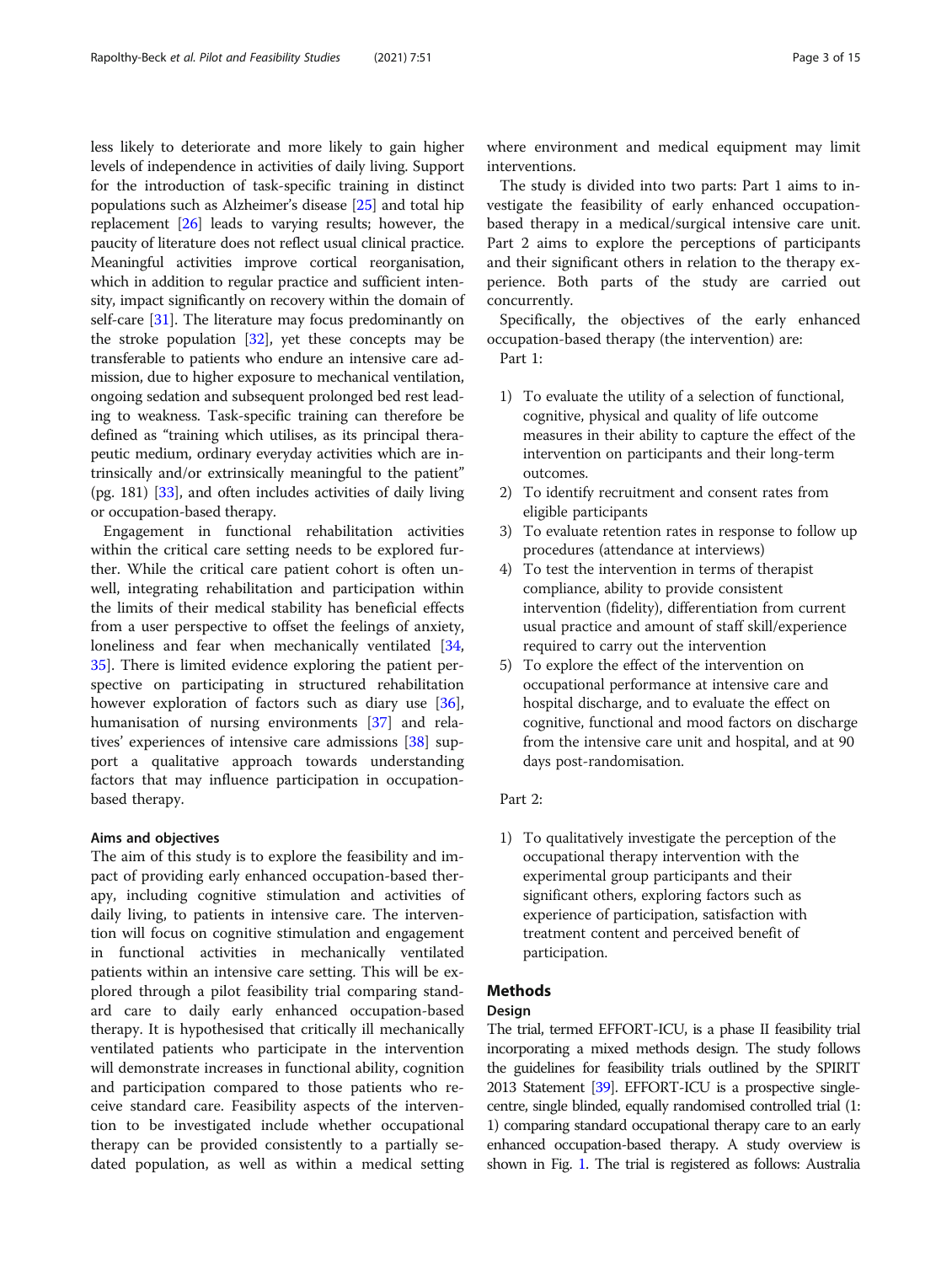<span id="page-3-0"></span>New Zealand Clinical Trials Registry (ANZCTR): ACTR N12618000374268; prospectively registered on 13 March 2018[/https://www.anzctr.org.au](https://www.anzctr.org.au).

# Ethics/governance

Ethical approval for the study from the Metro South Hospital and Health Service Human Research Ethics Committee (EC00167) and The University of Queensland was gained on 27 April 2018 for a 3-year recruitment study cycle. The trial may be independently audited by the ethics committees at any time. Any modifications to the protocol (for example changes to eligibility criteria, outcomes) will be approved by the ethics committees and communicated to all investigators and the trial registry.

# Reporting

The study results will be reported using the "CONSORT 2010 statement: extension to randomised pilot and feasi-bility trials" [[40\]](#page-13-0).

# Progression criteria to decide whether to proceed with **RCT**

As randomised controlled trials involve a significant organisational and financial input, the decision to progress from a pilot study requires clear and objective measures to ensure that staffing and patients benefit from participation in a study. The use of the guidelines and key information to consider, as proposed by Avery et al. (2017) [\[41\]](#page-13-0), will influence the evaluation as to whether the trial should progress. The criteria for progression have been identified while considering the usual trial length for a grant funded study (2–3 years), with a projected trial recruitment of 100–150 patients to ensure improvements in clinical significance is achieved [\[24](#page-13-0)]. Targets for retention (75%) outcome measure administration (80%) and intervention completion (50%) were identified to minimise impact of missing data while aligning with clinical expectations for this cohort of patients (Table [1](#page-4-0)).

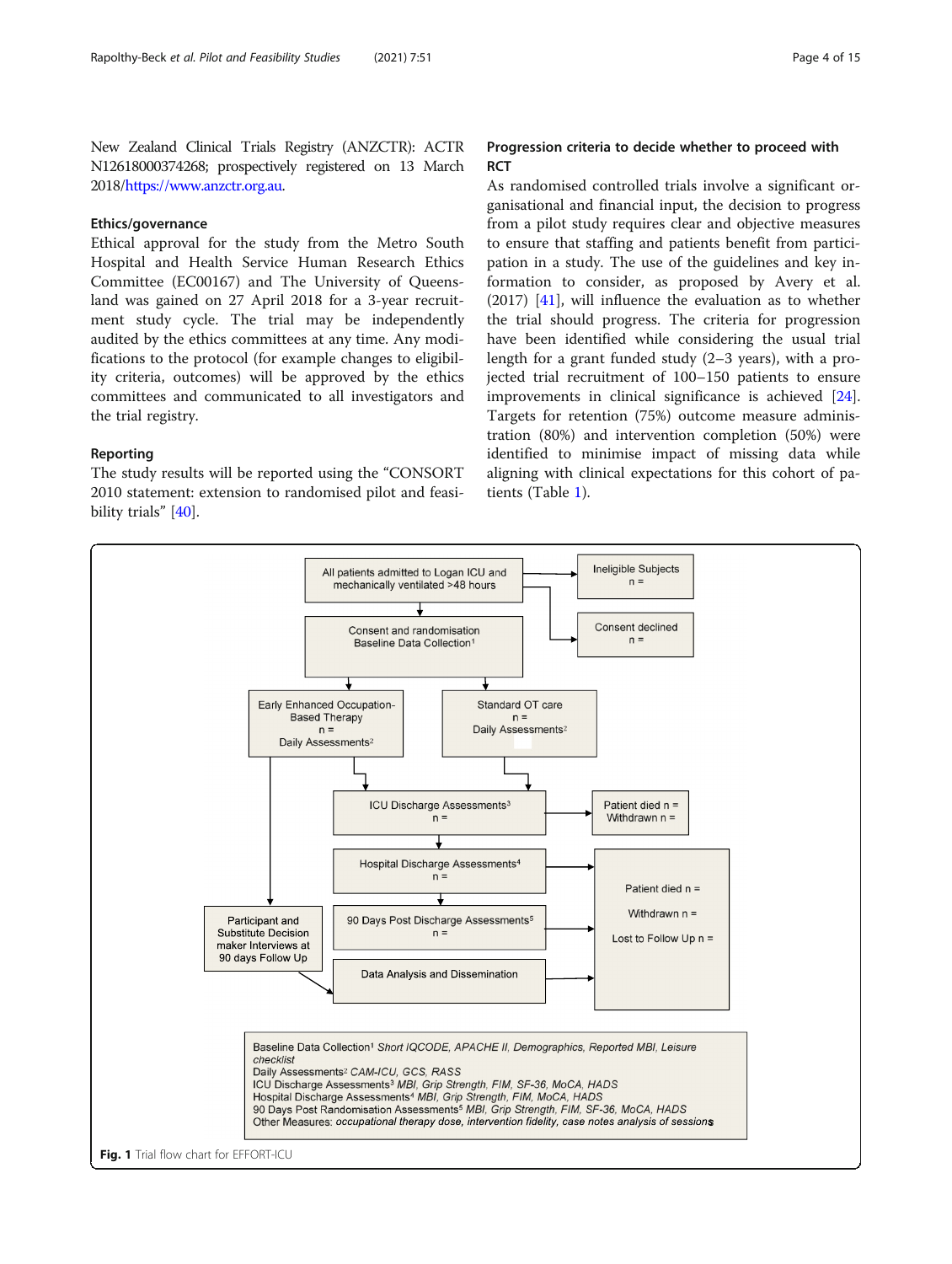# <span id="page-4-0"></span>**Participants**

The study will be conducted in a Queensland level two adult eight-bed intensive care unit at Logan Hospital, Brisbane, Australia. All patients admitted to the intensive care unit will be included if they are aged over 18 years and are expected to require invasive mechanical ventilation for greater than 48 h.

Patients will be excluded from the trial if:

- 1. They are admitted to the intensive care unit but do not require mechanical ventilation.
- 2. They have been readmitted to the intensive care unit from the current hospitalisation.
- 3. A withdrawal of treatment is expected to occur within the next 24 h or they are not expected to survive the current intensive care unit admission.
- 4. They have a poor level of functional ability prior to admission (requiring carer assistance/high dependency level in activities of daily living as measured by a Modified Barthel Index score < 40).
- 5. They have a pre-existing severe cognitive deficit (as identified by completion of the short form IQCODE with an average score above 3.31–3.38).
- 6. They have a pre-existing significant mental health disorder impacting on participation.
- 7. They live interstate and would be unable to attend the 90 days post-randomisation follow-up in person.
- 8. They are unable to communicate in English.

Patients admitted over the weekend where occupational therapy intervention cannot be immediately initiated will be eligible to participate in the trial, and therapy will begin on the first working day.

The 90-day post-randomisation evaluations' timepoint for the follow-up review date has been chosen based on the funding cycle. As this is a pilot feasibility study and the study is limited in duration, this time point was chosen to be sufficiently representative to identify if patients had ongoing concerns, and to ensure their memory of the therapy provision was current for the semi-structured interviews.

# Recruitment

A consecutive sampling model will be used where all patients who meet the eligibility criteria will be invited to participate. All patients admitted to the intensive care unit will be screened for eligibility on a daily basis by clinical staff. Patients meeting the study criteria will be referred to the research team within 24 h of admission. Written informed consent will be sought. Eligible participants will begin treatment after 48 h and before 72 h have elapsed since admission. The trial staffing has been adjusted to guarantee occupational therapy cover can be provided consistently Monday to Friday irrelevant of public holidays. This ensures that all patients have fair access to daily therapy within a working week irrespective of the time of year recruited.

# Consent

Participants will be invited to provide consent at the time of recruitment if able to do so. If due to medical conditions, the participant is unable to provide informed consent, the person responsible will be approached to provide consent on their behalf. In addition, informed consent will be sought from the person responsible to act as a significant other participant during the qualitative interviews in part 2. Once a participant is able to provide their own consent, they will be given an opportunity to continue with the trial or withdraw. Eligible participants will be informed that participation in the study is voluntary and if they choose not to participate, or if they choose to withdraw from the study after consenting, this will in no way affect their normal treatment at the hospital.

The study will be explained verbally by the chief investigator or nominated delegate. The participant or person responsible will be given the opportunity to read the

| Domain           | <b>Proceed with RCT</b>                | Proceed with changes to protocol           | Do not proceed unless problem<br>resolution |
|------------------|----------------------------------------|--------------------------------------------|---------------------------------------------|
| Recruitment      | Recruitment of 30 eligible patients    | Recruitment of eligible patients within    | Unable to recruit 30 patients in 12         |
|                  | within 6 months                        | $6-12$ months                              | months                                      |
| Retention        | Minimum of 75% retention to follow-up  | Minimum of 50 % retention to follow-<br>up | Less than 50% retention to follow-up        |
| Completion of    | At least 50% complete intervention for | At least 50% complete intervention for     | Less than 50% complete intervention for     |
| intervention     | 40-60 min per day                      | 20-40 min per day                          | 20 min per day                              |
| Outcome measures | Able to administer 80% of the outcome  | Able to administer 80% of the outcome      | Able to administer 80% of the outcome       |
| acceptability    | measures at each time point            | measures at each time point                | measures at each time point                 |
| Adverse events   | No serious therapy-related adverse     | Less than 5 serious therapy-related ad-    | Five or more serious therapy-related ad-    |
|                  | events during trial                    | verse events during trial                  | verse events during trial                   |

Table 1 Progression criteria for RCT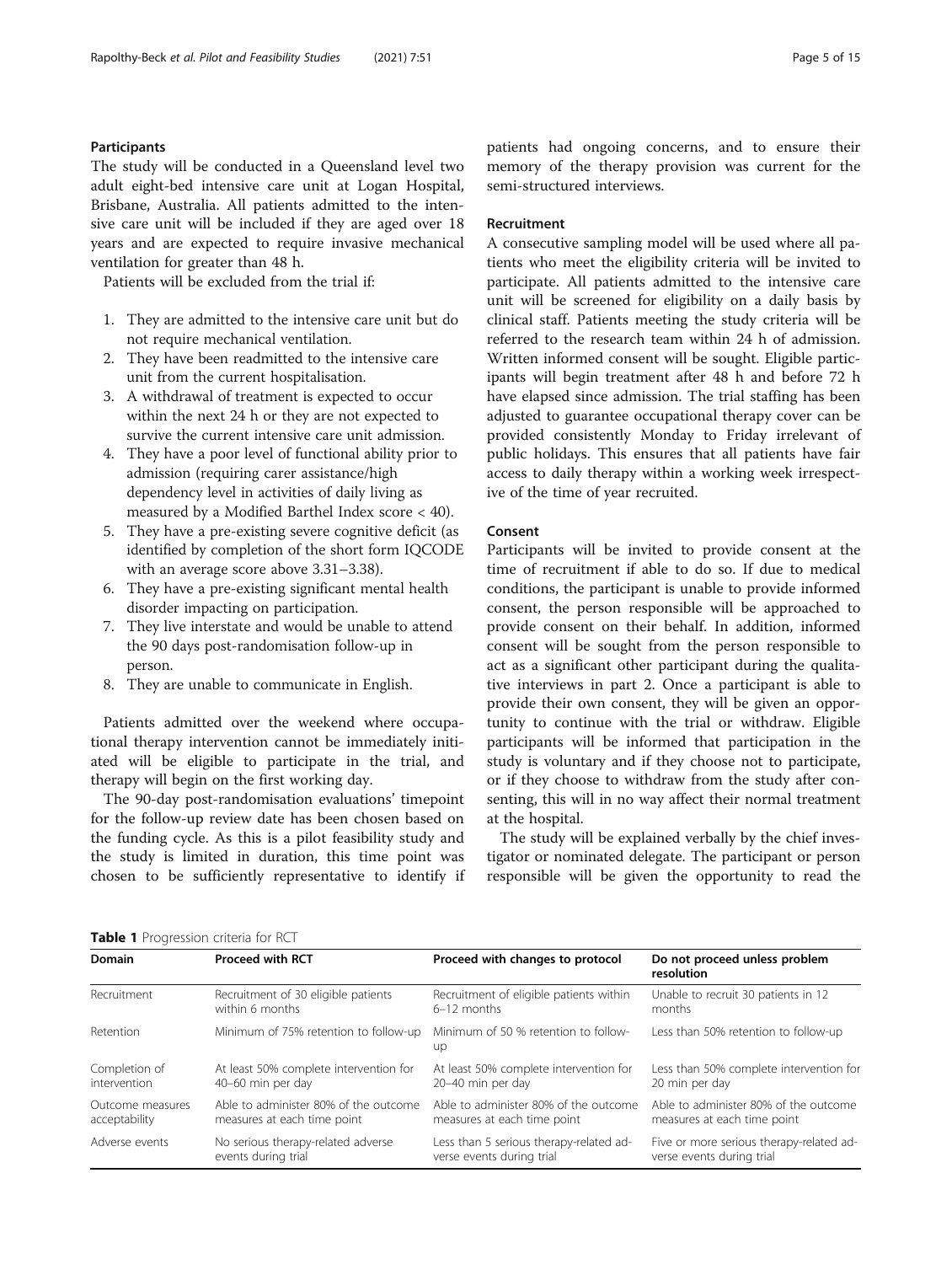information sheet and ask any questions prior to participation in the study. The participant or person responsible will be provided with a copy of the signed consent form and the information sheet and any other documentation discussed throughout the consent process.

## Randomisation and blinding

Following consent, participants will be randomly allocated to either the intervention group who will receive early occupation-based activity or the control group who will receive standard occupational therapy, medical, nursing and physiotherapy care. Patients will be randomised into the intervention and control groups via computer-generated numbers ( [http://www.](http://www.randomization.com/) [randomization.com/\)](http://www.randomization.com/) which will be sealed in consecutively numbered opaque envelopes. The production of the envelopes will be performed by research support staff who will not be involved in the interventions.

### Blinding

It will not be possible to blind the research team or the participants to group assignment. However, participant outcome measurement assessors will be blinded to participant assignment. The blind assessors will be other occupational therapists who work at the hospital but not in the intensive care unit, or with patients who have been transferred from intensive care.

# **Interventions**

# Control group

The control group will receive usual occupational therapy care. At Logan Hospital, an occupational therapist attends daily clinical ward rounds within the intensive care unit. Patients are identified based on clinical needs and daily prioritisation guidelines for operation within an acute hospital. Core non-functional risk remediation activities such as splinting (for example to prevent foot drop) and pressure cushion provision are provided on an immediate basis when clinical need is identified. Functional therapy is completed at the discretion of therapists and clinical caseload weighting and may be absent in most units. The usual care group in this trial will therefore not receive any therapy unless an urgent splinting need is required to maintain range of movement. Administration of the daily outcome measures which includes the Multiple Status Questionnaire (MSQ) by the blinded bedside nurse is not anticipated to take longer than 10 min per day. Any intervention provided to the control group will be documented and included within the analysis.

# Intervention group

Early enhanced occupation-based therapy is limited in the ICU. Identification of appropriate occupation-based

therapy is dependent on cognitive (arousal, attention, executive functioning), physical (strength, co-ordination) and physiological restrictions (ventilator, cardiovascular status, medications). Co-morbidities, such as delirium, are assessed daily prior to the session and may result in session adaptation to maximise participation. Prior to engaging in early enhanced occupation-based therapy with the therapists, all patients will have received daily medical clearance by the treating physician. Clear physiological norms are established prior to participation to ensure that the occupation-based therapy is within the physiological capabilities of the participant  $[42]$  $[42]$ . A precautions checklist will be completed prior to each therapy session to ensure medical stability and clearance for activity participation. The checklist was created based on expert consensus guidelines for mobilisation in the intensive care unit and adapted to functional and cognitive participation requirements [\[42](#page-13-0)]. See Table 2 for contraindications to treatment. Monitoring of cardiovascular and respiratory status during early enhanced occupation-based therapy is completed by the bedside ICU nurse. Session termination will be under the guidance of the bedside nurse in collaboration with the occupational therapist and will be based on changes in cardiac and respiratory function as well as patient request to stop. Any immediate change that results in a contraindication being identified will lead to session termination. Further guidance on therapy discontinuation will be in line with published guidelines for exercise termination [[43,](#page-13-0) [44](#page-13-0)] and includes a drop in systolic blood pressure, signs of myocardial infarction, unusual shortness of breath, arrhythmias, angina or signs of poor perfusion.

Patients will undergo sedation breaks during which targeted early enhanced occupation-based therapy will be delivered. The therapist will carry out the intervention to a maximum of 60 min per day, based on graded performance and localised adaptation from response level, such that sessions may be carried out twice a day (30 min each) to 3 times a day (20 min each) or a single session with a higher level patient (60 min). The measure of 60 min has been chosen to comply with perceived expectations of rehabilitation unit therapy intensity and

Table 2 Checklist for contraindications to intervention

 $-$  Fi O<sub>2</sub>  $> 0.6$ 

- MAP (below target, various support measures)

- Tachycardia > 150 bpm
- $-RASS > 2+$
- Large open wound/uncontrolled active bleeding

<sup>-</sup>  $O<sub>2</sub>$  Saturation  $<$  90%

<sup>-</sup> Respiratory Rate > 30 bpm

<sup>-</sup> PEEP > 10 cm H<sub>2</sub>O/ventilator dysynchrony

<sup>-</sup> Any rescue therapies (NO, Prostatcyclin, prone)

<sup>-</sup> Significant antihypertensive medications

<sup>-</sup> Bradycardia on significant pharmacological support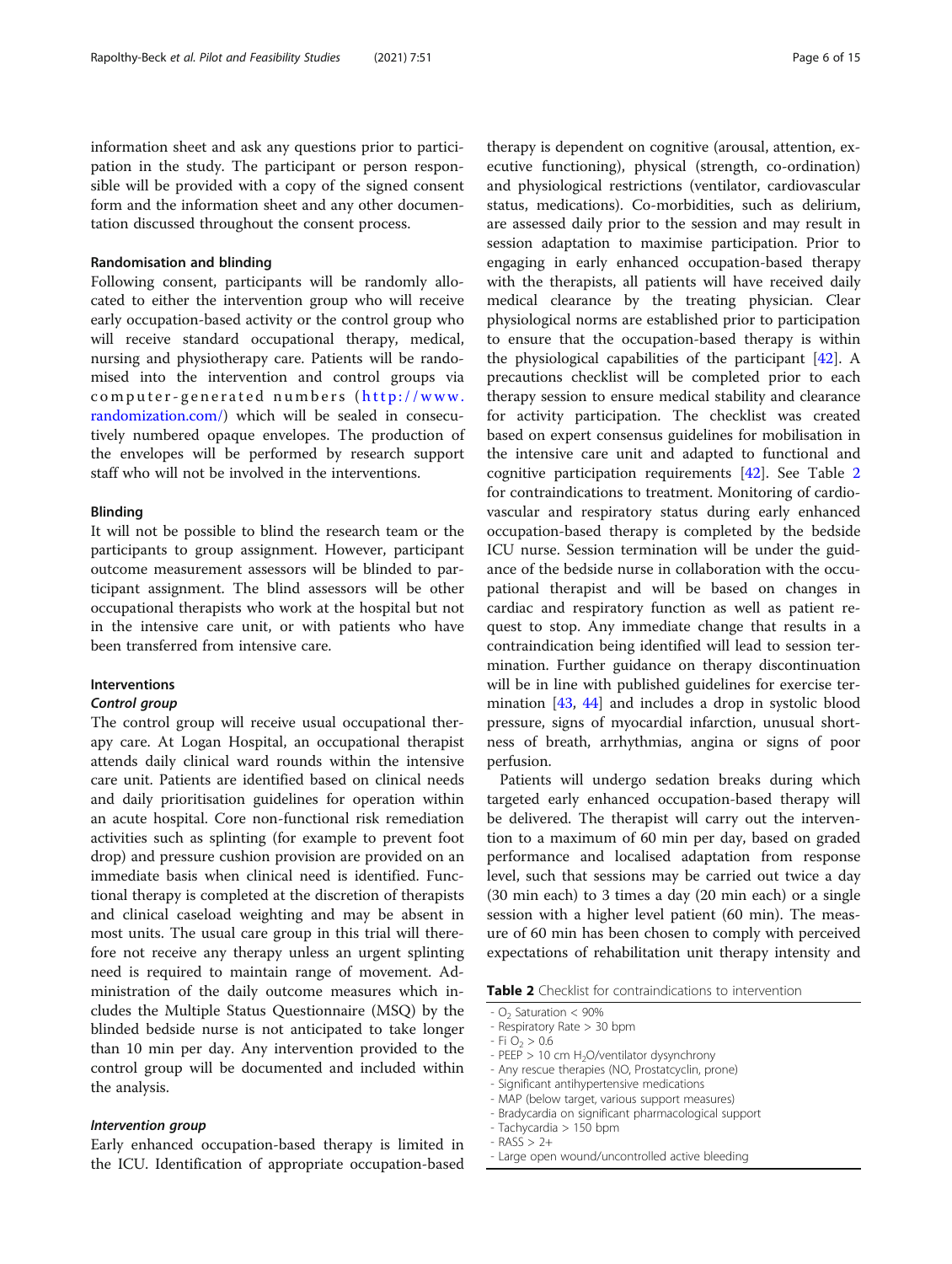duration per profession [\[45\]](#page-13-0). Where the full quota of therapy is unable to be provided, clear reasons for therapy termination will be gathered on the data form and analysed.

Prior to engaging the patient in early enhanced occupation-based therapy, participants will undergo simple cognitive and physical assessments to enable the therapist to adapt the chosen task to optimise performance and ensure that cognitive stimulation is appropriate. Pre-intervention measures include the following:

Richmond Agitation and Sedation Scale (RASS) [[46](#page-13-0)] measures level of sedation and agitation. Patients will receive treatment if they fall within  $-2$  to  $+2$  scales. Patients falling on either extremes are deemed unsuitable for engagement at the current time point, although will be assessed regularly throughout the day prior to therapy, to ensure all opportunities for engagement are taken.

Glasgow Coma Scale (GCS) [[47\]](#page-13-0) measures arousal and response level in patients with severe injuries and is used to identify initial emergence of recovery post-sedation withdrawal. The highest score is 15 (fully oriented and alert) and the lowest score is 3 whereby a patient is considered unresponsive. The GCS will be completed prior to the treatment intervention as this will guide the therapist in providing either sensory stimulation [\[48,](#page-13-0) [49\]](#page-13-0) or early enhanced occupation-based therapy.

The Confusion Assessment Measure ICU (CAM-ICU) [[50\]](#page-13-0) is an assessment of confusion in the early identification of delirium of patients within the intensive care unit. The presence of delirium will not limit participation within an early enhanced occupation-based therapy session. Strategies will be used to increase attention and encourage sequencing of short subtasks in order to complete a full grooming or self-care task.

The Short Portable Mental Status Questionnaire (MSQ) is a brief orientation checklist used to demonstrate current and previous memory linked to orientation. It is a 10-statement questionnaire that is easily administered at the bedside [\[51\]](#page-13-0) and gives a therapeutic indication of ability to follow questions and commands and engage in therapy. A lack of orientation as evidenced through poor scoring on the MSQ will lead to the therapists including orientation cognitive tasks to facilitate cognitive recovery within the early enhanced occupation-based therapy. Strategies such as auditory retrieval priming (for example if yesterday was Tuesday then today is…) and errorless learning will be used to facilitate cognitive orientation recovery [\[52](#page-13-0)].

Early enhanced occupation-based therapy covers a range of activities of daily living including, but not limited to, grooming activities carried out in bed, grooming activities at the beside, grooming in the ICU bathroom, strip washing and self-care in the bed or bedside and showering in the ICU bathroom. Additional activities include leisure tasks related to board games, creative artworks, computer or iPad usage, adult mindfulness colouring in and functional grooming (manicure/makeup) and are identified based on completion of a leisure interest checklist as documented by the relevant next-of-kin or close family member (under consent guidelines). Activities are adapted through use of equipment, set-up, positioning and number of subtasks planned, to enhance participation outcomes and rehabilitation goals.

Cognitive stimulation tasks are often incorporated within the early enhanced occupation-based therapy through active engagement such as reality orientation, choice making and decision making, task sequencing directions, use of familiar objects, faces or smells, use of familiar music, participation in appropriately cognitively challenging games such as Sudoku and mindfulness colouring in, and reminiscence and recall challenges. The development of rapport supports engagement and enables the therapist to set appropriately challenging activities thereby enhancing participation and achievement of goals. Family engagement is another source of cognitive and functional activity and patients may 'make something' or video record a message for their family member where possible. Cognitive retraining involves the careful selection of appropriate strategies including but not limited to errorless learning, backward and forward chaining, vanishing cues and auditory priming [\[52\]](#page-13-0).

Sensory stimulation tasks may be carried out in patients with a lower arousal level [\[48](#page-13-0), [49,](#page-13-0) [53,](#page-13-0) [54\]](#page-13-0). Environmental adaptations (temperature of water, roughness of flannel) will be used to participate and adapt the tasks for heightened controlled sensory stimulation. Patients with lower levels of arousal will predominantly participate in regular shorter sessions with a focus on a tactile, auditory and visual stimulation within an occupationbased (hand-over-hand) task.

A manualised intervention strategy will be followed to ensure consistency of approaches; however, interventions will be personalised to facilitate increased participation and enhanced triggering of memories. A non-standardised leisure checklist or interview will be used to identify premorbid interests and lifestyle choices that can be incorporated within the session to enable appropriate choice of activity and topic discussion where relevant to stimulate cognitive recovery. The lifestyle/leisure checklist is based on the Person-Environment-Occupational Performance Model (PEOP) which serves as a framework for occupational therapy practice [\[55\]](#page-13-0). The checklist will also incorporate other regularly used client-centred checklists and models such as the Sunflower Chart developed by the Dementia Management and Advisory Service (DBMAS) for patients with a cognitive impairment, Model of Human Occupation (MOHO) [\[56\]](#page-13-0) Interest Checklist and the culturally relevant Kawa Model [[57](#page-13-0)]. This combination of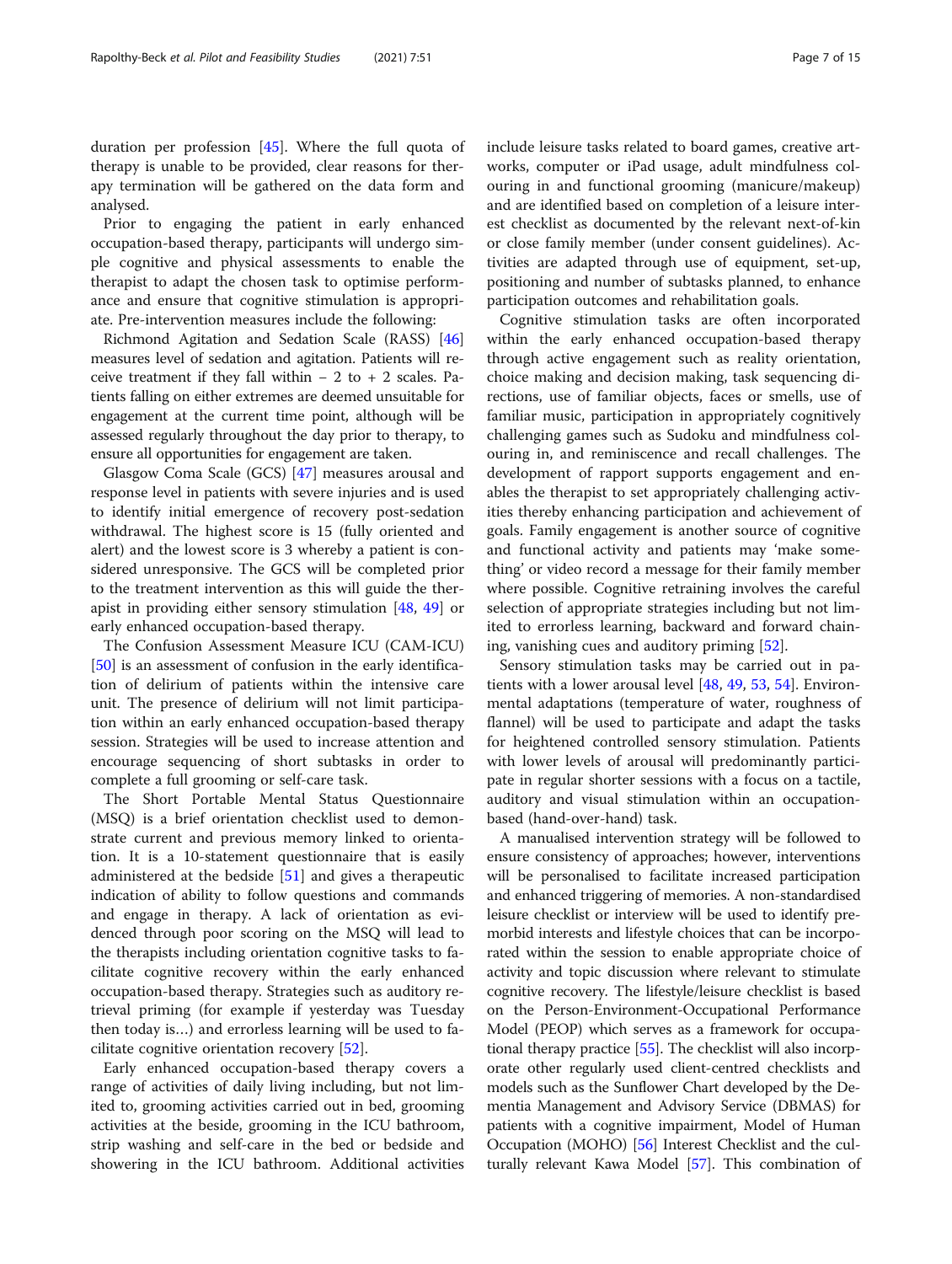approaches enables the therapist to develop a comprehensive list of activities and interests that could be used to facilitate participation and patient engagement. Table 3 lists the early enhanced occupation-based therapy and cognitive stimulation tasks carried out as part of the intervention.

# Adaptation of the MSQ and cognitive response tasks

Based on the frequency and nature of intensive care where patients may be ventilated or have poor attention span, adaptive strategies will be required to facilitate choice and communication in completing the MSQ and participating in cognitive tasks. This is managed via multiple methods:

#### Table 3 List of intervention therapy provision

1) Multiple choice written answers on laminated card: options vary between 3 and 10 per page pending arousal level. It is recommended that 3 options be used for ease with visual clues. Therapist can read out answers and request a yes/no pending communication, or if motor activity available, patient can select option.

- 2) Multiple choice verbal answers: maximum of 3 options read to patient with use of head nod or agreed communication method for yes/no (thumbs up/down, blink pattern).
- 3) White board or written answers to questions—provide adapted writing equipment (for poor grip strength) and whiteboard/paper positioned to allow maximum participation.

| <b>Outcome measure</b> |                    |             | Occupation-based task | Cognitive stimulation task                                                                                                                                                                                                                                                                                                                                                                                                                                                                                                                                                                                                            |                                                                                                                                                                                                                                                               |  |  |
|------------------------|--------------------|-------------|-----------------------|---------------------------------------------------------------------------------------------------------------------------------------------------------------------------------------------------------------------------------------------------------------------------------------------------------------------------------------------------------------------------------------------------------------------------------------------------------------------------------------------------------------------------------------------------------------------------------------------------------------------------------------|---------------------------------------------------------------------------------------------------------------------------------------------------------------------------------------------------------------------------------------------------------------|--|--|
|                        |                    |             |                       | GCS RASS MSQ CAM Function                                                                                                                                                                                                                                                                                                                                                                                                                                                                                                                                                                                                             | Cognition                                                                                                                                                                                                                                                     |  |  |
| 3–8                    | $-2$<br>to 0       | $\mathbf 0$ | $+ve$<br>or<br>$-ve$  | • Hand over hand facilitation of<br>o Wiping face<br>o Brushing teeth<br>o Skincare<br>o Oral care<br>o Brushing hair<br>o Washing upper body<br>o Moisturising upper body                                                                                                                                                                                                                                                                                                                                                                                                                                                            | • Orientation prompts<br>• Sensory stimulation—visual and auditory search and<br>locate games<br>• Communication/yes /no to simple biographical/<br>physiological details-use adapted communication<br>methods (visual, gestural based on ventilation status) |  |  |
| 8–<br>12               | $-1$<br>to<br>$+2$ | 0           | $+ve$<br>or<br>$-ve$  | • Hand over hand facilitation of<br>o Wiping face<br>o Brushing teeth<br>o Skincare<br>o Oral care<br>o Brushing hair<br>o Washing upper body<br>o Moisturising upper body<br>· iPad activities including facetime relatives<br>• Active assisted facilitation of<br>o Wiping face<br>o Brushing teeth<br>o Skincare<br>o Oral care<br>o Brushing hair<br>o Washing upper body<br>o Moisturising upper body<br>o Dressing while seated<br>o Table top activities including games, creative work,<br>cognitive stimulation, iPad challenge games<br>o Upper limb activity programmes (e.g. theraputty,<br>colouring in, creative work) | • Orientation<br>• Sensory stimulation—visual and auditory search and<br>locate games<br>• Communication/yes/no<br>• Reminiscence/recall therapy<br>· Goal planning/structured day planning (participation and<br>idea generation)                            |  |  |
| $13 -$<br>14           | 0 to<br>$+2$       | $1 -$<br>10 | $+ve$<br>or<br>$-ve$  | • Hoist transfer to commode for assisted showering or<br>grooming at basin in ICU bathroom<br>• Standing transfer to commode for assisted showering or<br>grooming at basin in ICU bathroom<br>• Stand transfer onto shower bench for assisted or<br>supervised showering with task set-up depending on<br>physical and cognitive abilities                                                                                                                                                                                                                                                                                           | • Orientation<br>• Sensory stimulation—visual and auditory search and<br>locate games<br>• Communication/yes/no<br>• Reminiscence/recall therapy<br>· Goal planning/structured day planning (participation and<br>idea generation)                            |  |  |
| 15                     | 0 to<br>$+2$       | $1 -$<br>10 | +ve<br>or<br>$-ve$    | As above but increasing choice making, initiation and<br>independence required through task set-up, environmental<br>challenges and attention / cognition challenges (rate of task<br>performance, number of distractors, error recognition)                                                                                                                                                                                                                                                                                                                                                                                          | • Reminiscence/recall therapy<br>· Goal planning/structured day planning (participation and<br>idea generation)<br>· Problem solving challenges, e.g. games, iPad use including<br>facetime                                                                   |  |  |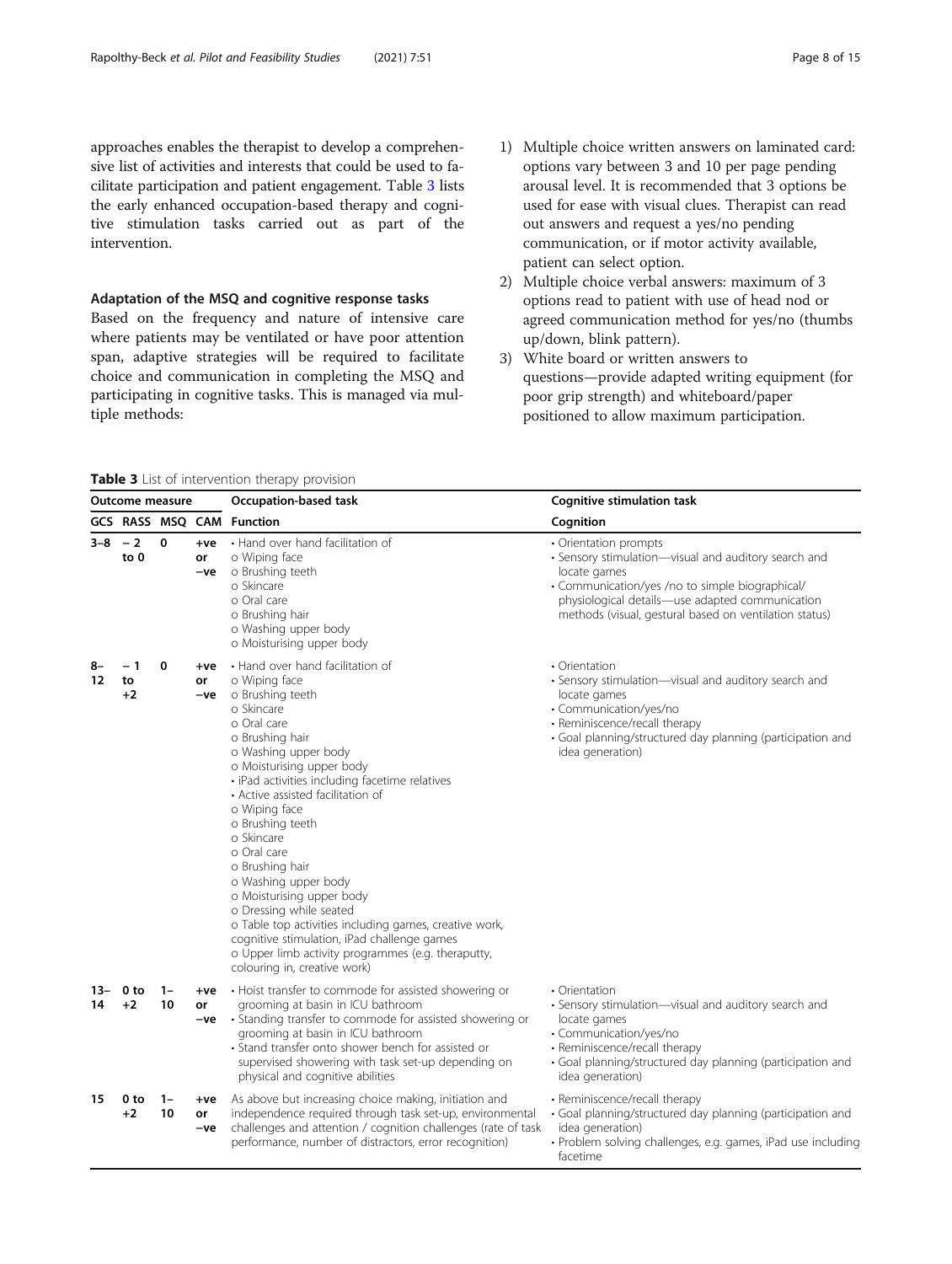- 4) Mouthing or vebalisation in tracheostomy patients as able.
- 5) Alphabet board with large font for patient who can spell but not write—use technique as per communication method for eye scanning methods.

The intervention will be provided face-to face by the trained therapists and may occur in bed, at the beside or within the intensive care unit bathroom.

All occupational therapists expected to work within the intensive care unit will be trained and become familiar with the intervention manual prior to the study. All interventions will be delivered by the two trained specialist critical care occupational therapists based on the intervention manual. Training will be provided by the principal investigator (ARB) over a 3 month period incorporating observation and clinical reflection examples. Two reserve therapists whose primary caseload is not in the intensive care unit will be trained by ARB to ensure all functional sessions can be completed even in absence of usual critical care staff (for example due to annual leave or unexpected absence). Treatment fidelity will be monitored through case notes and discussion of therapy goals prior to session delivery. Any significant modifications (which exclude personalisation of therapy content delivery) will be discussed with the chief investigator prior to delivery.

# Qualitative follow-up

Part 2 of this study includes a qualitative component and will be guided by interpretive description [\[58](#page-13-0)] to explore the lived experience of participants receiving the intervention and the perception of family members or the most involved significant other. At 90 days postrandomisation, all patients from the early enhanced occupation-based therapy group will be invited to participate in in-depth semi-structured interviews targeted towards exploring their experience of engaging within the early enhanced occupation-based therapy. In the event that the participant is too unwell to physically attend an interview, alternative arrangements, such as telephonic interview, will be offered.

The person responsible will be provided with a separate information and consent form to participate in the interview.

Interviews will be conducted by the principal researcher in a private, wheelchair accessible room at Logan Hospital. Funding for transport will be provided to facilitate attendance at interviews. Wheelchair accessible transport will be organised for participants who require specialist accessibility options. Interviews will be audiotaped and transcribed verbatim by a transcription service.

#### Data collection

Data on recruitment, including number of eligible and consenting patients and reasons for non-consent, will be collected. Patient demographic data including age, gender, ICU admission diagnosis, co-morbid diseases, date of admission to ICU, ICU length of stay, hospital length of stay, hospital discharge destination and support level required on discharge from hospital will be collected from the medical records. Severity of illness will be measured using the Acute Physiology and Chronic Health Evaluation II (APACHE II) scoring system [\[59](#page-13-0)].

Duration of mechanical ventilation will be extracted from the Australia New Zealand Intensive Care Society ANZICS Adult Patient Database (APD). The time schedule for enrollments and administration of assessments and outcome measures is illustrated in Table [4](#page-9-0). Retention data including number of withdrawals and reason for withdrawal will be collected. Data will be collected using multiple formal case report forms (CRFs) including pre-screening measures (inclusion/exclusion criteria on all screened patient admissions), admission demographics, pre-intervention checklist for decision making regarding therapy implementation, daily intervention pre- and post-measures, daily control group measures and collation of outcome measures at the three time points. The formal CRFs will be transcribed to an excel spreadsheet for analysis post trial completion. Data forms will be reviewed weekly by the primary investigator to ensure missing data occasions are minimised. Clinical case notes will be audited using a data collection audit checklist.

# Outcome measures

#### Primary outcome measure

Independence within activities of daily living will be measured using the Functional Independence Measure  $(FIM<sup>m</sup>)$ . The FIM will quantify the participant's functional and cognitive status at intensive care unit and hospital discharge, as well as at 90 days postrandomisation. This tool is validated for use in the critically ill population [\[60,](#page-13-0) [61\]](#page-14-0) and provides reliable information regarding patient functional change during rehabilitation across various hospital and community settings [\[62](#page-14-0)]. The FIM will be conducted within 24 h of the expected discharge from the intensive care unit and hospital or on the Friday before the expected discharge, if likely to occur over the weekend. It will also be administered during the 90-day follow-up session. The FIM will be performed by an occupational therapist blinded to participant assignment groups and who does not actively work on the intensive care unit.

# Secondary outcome measures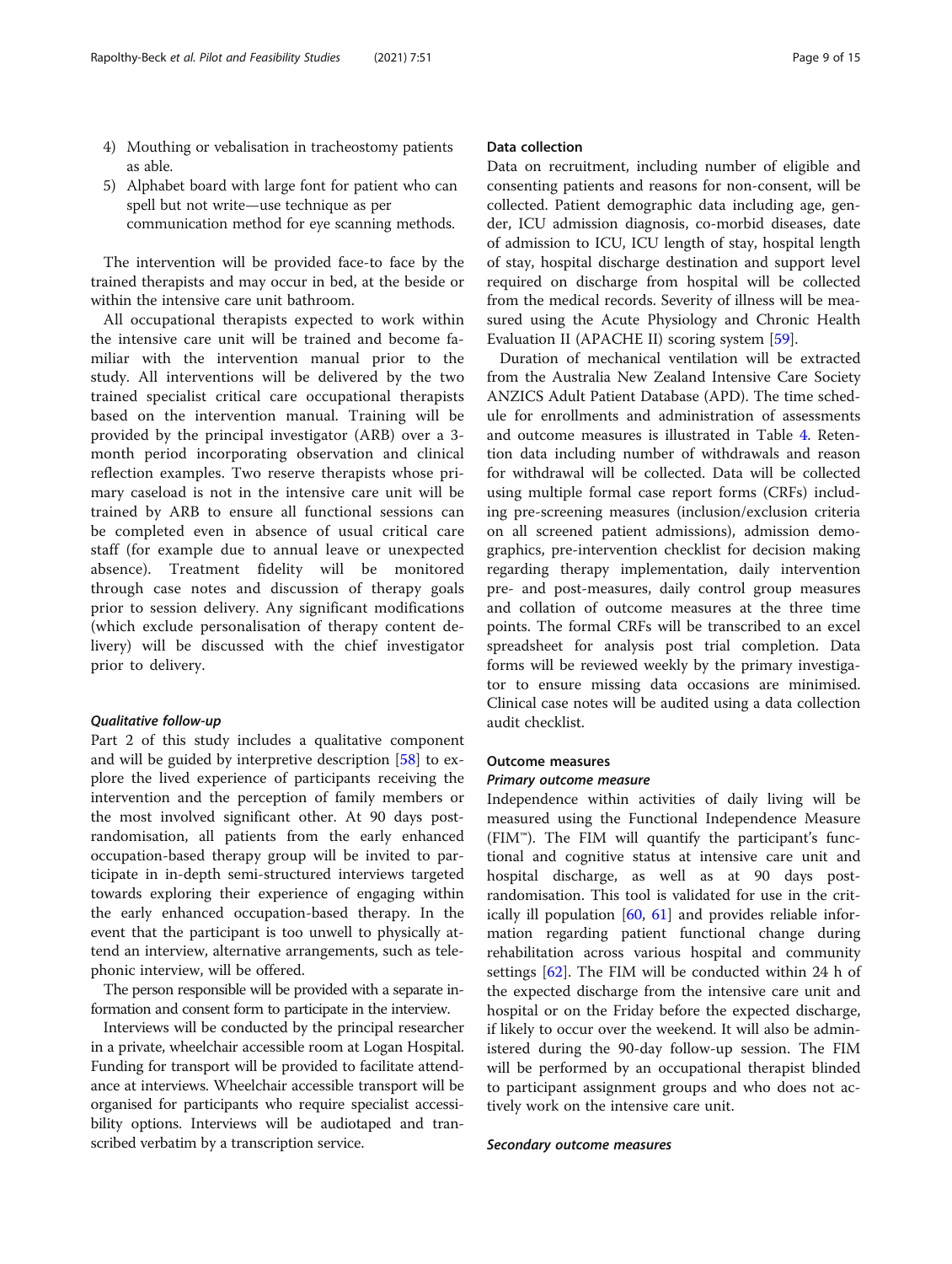| <b>Measure</b>                                                          |                 | <b>Enrolment</b> Allocation to<br>intervention | ICU<br>Stay | ICU<br>discharge      | Hospital<br>discharge | Follow up 90<br>days  |
|-------------------------------------------------------------------------|-----------------|------------------------------------------------|-------------|-----------------------|-----------------------|-----------------------|
| Eligibility screen                                                      | X               |                                                |             |                       |                       |                       |
| Informed consent                                                        | X               |                                                |             |                       |                       |                       |
| Informant Questionnaire on Cognitive Decline in the<br>Elderly (IQCODE) | X               |                                                |             |                       |                       |                       |
| Demographic                                                             |                 | Χ                                              |             |                       |                       |                       |
| <b>APACHE II</b>                                                        |                 | $\mathsf X$                                    |             |                       |                       |                       |
| Modified Barthel Index (MBI)                                            | X<br>(Reported) |                                                |             | $\boldsymbol{\times}$ | $\boldsymbol{\times}$ | $\boldsymbol{\times}$ |
| Grip Strength (Dynamometer)                                             |                 |                                                |             | X                     | X                     | X                     |
| Functional Independence Measure (FIM)                                   |                 |                                                |             | X                     | $\times$              | X                     |
| Short Form (SF-36v2)                                                    |                 |                                                |             | X                     |                       | X                     |
| Hospital Anxiety and Depression Scale (HADS)                            |                 |                                                |             | $\times$              | $\boldsymbol{\times}$ | X                     |
| Confusion Assessment Measure (CAM-ICU)                                  |                 |                                                | Daily       |                       |                       |                       |
| Glasgow Coma Scale (GCS)                                                |                 |                                                | Daily       |                       |                       |                       |
| Short Portable Mental Status Questionnaire (MSQ)                        |                 |                                                | Daily       |                       |                       |                       |
| Richmond Agitation and Sedation Scale (RASS)                            |                 |                                                | Daily       |                       |                       |                       |
| Montreal Cognitive Assessment (MoCA)                                    |                 |                                                |             | X                     | X                     | X                     |
| Dose of Occupational Therapy                                            |                 |                                                | Daily       |                       |                       |                       |
| Intervention fidelity checking through notes audit                      |                 |                                                | Daily       |                       |                       |                       |

<span id="page-9-0"></span>Table 4 Time schedule of enrolment and assessments for participants

- 1) The Modified Barthel Index (MBI) [[63\]](#page-14-0) is used to measure functional ability and serves as a secondary measure included for its ability to detect change within self-care and functional tasks. The MBI is commonly used in hospital settings, although recent research has highlighted ceiling effects and lack of reliability [[64\]](#page-14-0). The MBI also provides an additional source of comparison across multiple earlier critical care rehabilitation studies. The MBI will be used at multiple time points including allocation to intervention, intensive care unit discharge, hospital discharge and 90-day post-randomisation followup.
- 2) The Montreal Cognitive Assessment (MoCA) [[65](#page-14-0)] is a screening measure of cognition and assesses multiple domains of cognition including attention, memory and visuospatial relations. It is commonly used within the acute and community setting and demonstrates high criterion and convergent validity within the acute care setting  $[66]$ . The MoCA will be administered at discharge from intensive care unit, hospital and 90-day post-randomisation follow-up using alternate versions at each time point [\[67](#page-14-0)].
- 3) Grip strength will be measured using a dynamometer (Jamar) [[68](#page-14-0)] at discharge from

intensive care unit and hospital and 90-day postrandomisation follow-up. Grip strength is used as a measure of intensive care unit-acquired weakness (ICUAW) and infers a relation between weakness and inability to complete functional activities independently [[69\]](#page-14-0).

- 4) The Short-Form (36) Health Survey (SF-36v2™) will provide a baseline and post discharge measure of participants' health-related quality of life (HRQOL). The SF-36v2<sup>™</sup> is a validated and reliable tool [[70](#page-14-0)] and has been further validated within the critical care setting [[71](#page-14-0)]. This will be completed at intensive care unit discharge and 90-day post-randomisation follow-up.
- 5) Sedation and delirium status will be measured using the validated Richmond Agitation Sedation Scale (RASS) [\[46\]](#page-13-0) and the reliable and validated Confusion Assessment Method for ICU (CAM-ICU) [[50](#page-13-0)]. These scores are regularly administered by nursing staff throughout a 24-h period. RASS and CAM-ICU scores immediately prior to and following early occupation-based interventions will be collected for additional analysis. RASS and CAM-ICU scores for the control group participants will be collected daily at 9am.
- 6) The Glasgow Coma Scale (GCS) [[72\]](#page-14-0) is used to evaluate the level of consciousness in patients with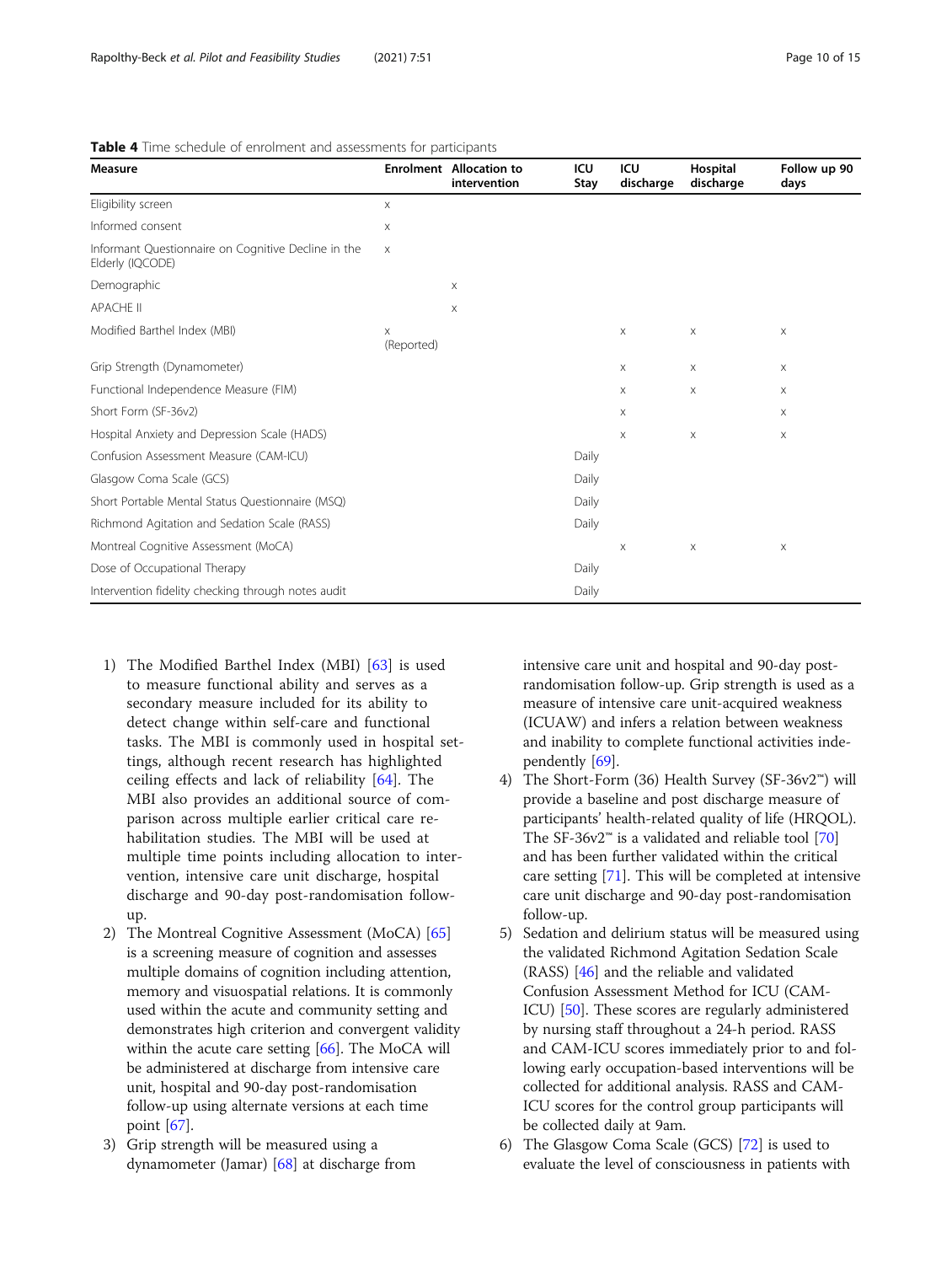neurological conditions or severe injury [\[73\]](#page-14-0) and will be collected daily at 9 am in the control group, and pre-treatment in the intervention group.

- 7) Hospital Anxiety and Depression Scale (HADS) [\[74\]](#page-14-0) is a measure of emotional distress regarding anxiety and depression. It has been validated with the use of critical care survivors [\[75\]](#page-14-0). It will be administered at discharge from intensive care unit, hospital and 90-day post-randomisation follow-up.
- 8) The Informant Questionnaire on Cognitive Decline in the Elderly (IQCODE) (short form) [[76\]](#page-14-0) is a reliable and validated measure used to screen for cognitive dysfunction. It will be used as a screening tool for eligibility to the trial and will be completed by the participant's person responsible.
- 9) The Short Portable Mental Status Questionnaire (MSQ) [\[51\]](#page-13-0) is a brief orientation checklist used to demonstrate current and previous memory linked to orientation. It is a 10-statement questionnaire that is easily administered at the bedside. It will be completed pre-and post-treatment in the intervention group, and at 9 am in the control group.

# Data management

All data for the individual participants will be collected by the chief investigator and co-investigator therapists who will administer the interventions. Participants will be allocated a participant number for the trial. All case report form (CRF) data will be entered into a password protected data sheet for analysis and storage.

# Sample size

A sample size of 30 participants has been chosen, based on recommendations regarding pilot and feasibility trials evaluating outcomes [[77\]](#page-14-0). Fifteen patients from the intervention group will be included within the qualitative component carried out at 90 days post-randomisation.

# Data analysis

All data from the case report forms (CRF) will be entered into a purposefully designed Excel database and exported into SPSS version 22.0 for analyses. Descriptive statistics will be used to determine the distributions of the data for the intervention and control groups and to test whether statistical assumptions for parametric tests are achieved. Imputation will be used to correct for missing data. Continuous variables that are normally distributed will be compared between the groups at each follow-up using an independent groups  $t$  test. Effect sizes will be calculated using Cohen's d. Non-parametric analysis will be conducted for continuous variables that are not normally distributed. Categorical variables will be compared with the chi-square statistic. A  $p$  value of 0.05 will be considered statistically significant. Where

appropriate, analyses will be reported with mean differences and 95% CI. Previous values from the same patient will be used for missing data.

- In particular, objectives will be analysed as follows:
- 1) The utility of the selection of outcome measures will undergo sensitivity analyses in relation to the ease with which they can be administered and will relate to missing data and the identification of both univariate and multivariate outliers. The effect size for the primary outcome variable will be used to determine the required sample size for a fully powered trial.
- 2) Recruitment and consent rates will be collected and analysed to determine the feasibility of recruiting form the chosen population. The inclusion and exclusion data (screening log) will be summarised and will influence further protocol changes when considering progression to a full scale randomised controlled trial.
- 3) Retention rates in response to follow-up procedures (attendance at interviews) will be analysed to identify any trends that may influence further trial progression.
- 4) The intervention data will undergo sensitivity analyses in relation to non-compliance, the intention to treat per protocol in addition to as treated. Protocol violations regarding the intervention manual strategies will be noted.
- 5) The intervention effect will be analysed through the use of the above outcome measures, and further analysis of case notes will reveal common trends in treatment adaptation or selection, based on the structure of the intervention manual.

Patient experience, satisfaction with treatment and perceived benefit of participation within the rehabilitation group will be gathered through the semi-structured interviews. The interview data will be transcribed and analysed using thematic analysis [[78](#page-14-0)] to identify key perceptions and self-reported experience and highlight factors that may contribute to future clinical care design. The data will be analysed inductively as little is known regarding the patient experience; therefore, deductive categories cannot be imposed on the data. Two members of the research team will independently code a portion of the data.

#### Analysis of session content

All case notes of patients seen by occupational therapy will be audited using a pre-designed data collection form, analysed to categorise common therapeutic interventions used, and determine fidelity with respect to adherence to manualised intervention protocol. Deviations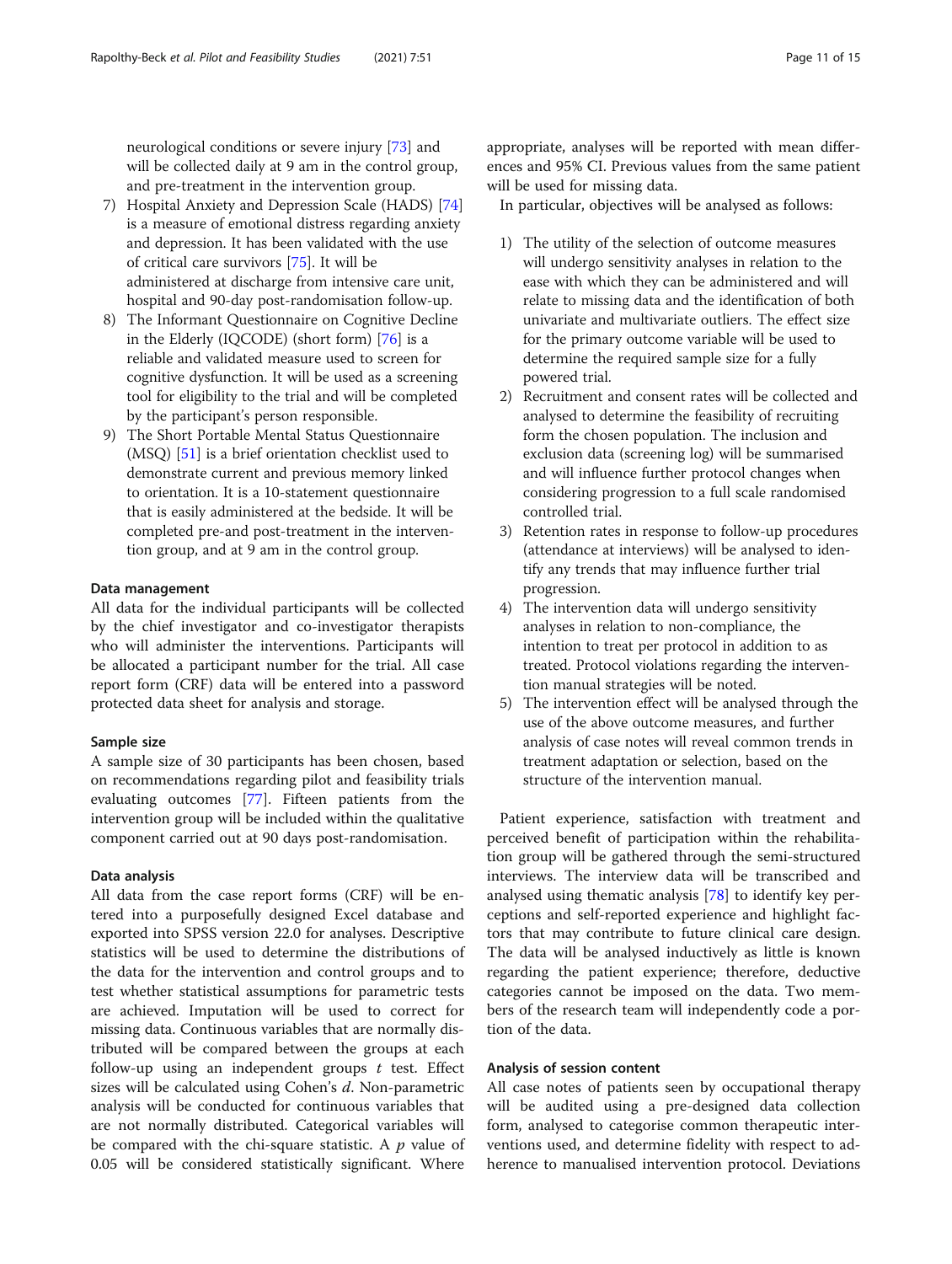from the protocol will be reviewed. Case notes for patients experiencing usual care will also be analysed to identify if any cross-over of groups occurred. Number of interventions delivered will be recorded for each intervention participant, detailing reasons for missed therapy sessions.

# Adverse event management

There is no anticipated harm associated with participating in the early rehabilitation programme. All occupational therapists carrying out the interventions will be trained and experienced critical care staff. Unforeseeable changes in medical condition may influence the type and content of therapy sessions and there may be a period where therapy is reduced under the guidance of the medical team until organ system stabilisation has occurred. Therapy will be initiated as soon as both medical and allied health teams identify that safe mobilisation practices can be re-implemented. The nature of medical complications impacting on delivery of the intervention will be documented.

Occupational therapy staff completing the outcome measures are familiar with the complex caseload of patients and will be sensitive to the vulnerable nature of the questions and outcome measures used. Staff will invite participants to have a family member/support person present and will cease the assessment if a participant becomes distressed. Emotional and physical safety of the vulnerable participants will be their primary concern.

The qualitative interviews will be carried out by an experienced critical care occupational therapist who is familiar with the sensitive and vulnerable nature of the participants. It is acknowledged that asking participants to recall their time in intensive care has the potential to be distressing. Questioning will cease if the participant becomes distressed, and a family member/support person will be invited to attend should they not already be present. Participants will be provided with further information regarding community support services or organisations should they need ongoing support with coping.

# Confidentiality and security

All patient data (paper copy and secure computer files) pertaining to the study will be stored maintaining confidentiality in accordance with local legislation on privacy and the use of health data.

Confidentiality of all patient information will be safeguarded through coding mechanisms and stored in secure locked conditions with access limited to study personnel. Electronic files will be password protected. The chief investigator will maintain the confidentiality of all study documentation and participants and take measures to prevent accidental or premature destruction of these documents, and prevent access to this data by any

unauthorised third party. Information will be deidentified. Each participant will be given a unique identifier linked to a master list. The master list will be stored separately to the data and will only be accessed by the chief investigator.

The investigator will retain study documents for at least 15 years after the completion of the study. Study documents will be disposed of securely after 15 years paper documents will be shredded, and computerised data will be permanently erased and back-ups physically destroyed.

# **Discussion**

Early rehabilitation within critical care units has been shown to be effective in multiple studies [[17,](#page-13-0) [24\]](#page-13-0); however, the occupational therapy approaches to enhance long-term recovery require further investigation especially in mechanically ventilated patients. This trial aims to explore the feasibility of providing occupational therapy to mechanically ventilated patients in a critical care setting. It aims to identify approaches that may be beneficial to patients and family members surviving a critical care stay, as well as defining where priorities in service provision may lie. The ability to optimise recovery with clearer multidisciplinary input may strengthen future collaboration to drive an early rehabilitation model. Analysis of day to day therapy provision, the ability to adapt and engage patients along a continuum of sedation and immobilisation variables will provide clarity about the types of interventions that are best completed in the critical care setting by an occupational therapist. While this study is not powered to detect clinically significant change, it will provide information that will enable the design of a phase III trial including sample size calculations. A dissemination plan has been developed that includes publication in peer-reviewed journals, webinars and conference presentations and posters.

# Limitations

While every effort has gone into designing a trial that is feasible to implement, there are inherent limitations including the exclusion of patients admitted to the unit which may reduce the generalisability of the therapy. Specifically, patients that would benefit from treatment but have mental health or other confounding factors such as distance from treatment hospital that may influence follow-up procedures and attendance are excluded. Further limitations include the lack of blinding of therapists delivering the therapy in the trial as this simply is not feasible given the funding constraints and a lack of suitably experienced occupational therapists at the trial site. Therefore, the same therapists providing intervention will also provide the usual care to the control group. Although there is a manualised intervention protocol,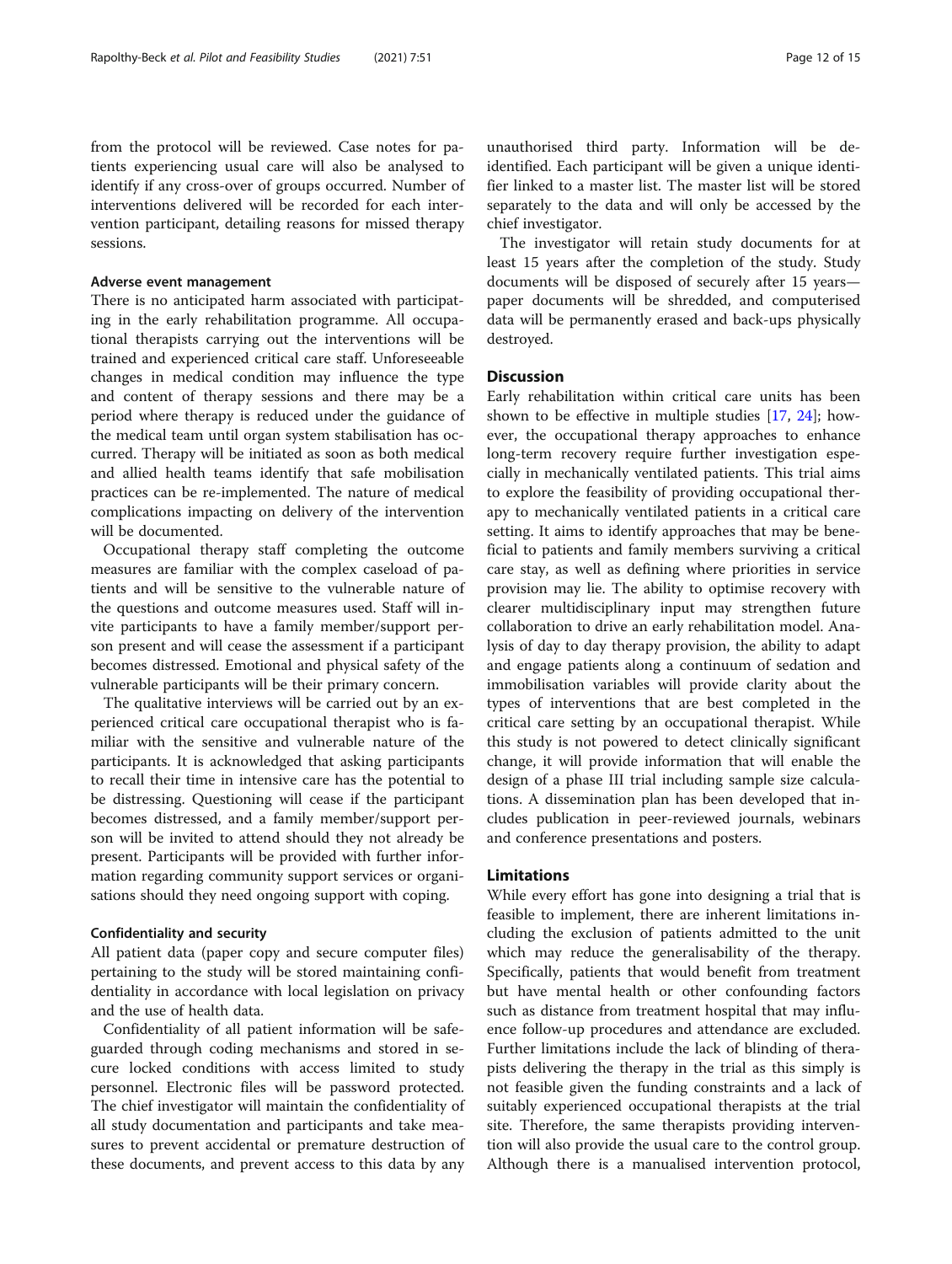<span id="page-12-0"></span>there is some personalisation of therapy required to increase participation. The intervention is occupationfocused and clients differ in their occupational roles; therefore, each client will require minor changes to individualise the treatment. Variations in content in intervention trials may be considered a limitation but also reflect actual clinical practice potentially enabling validated interventions to be more readily translated into practice. Other risks exist in the trial in relation to the rate at which clients can be recruited, the impact of exclusion criteria on recruitment rate, and attrition at the follow-up timepoint.

# Conclusions

Although still in its infancy regarding role establishment and clinical effectiveness within intensive care units [\[22](#page-13-0)], occupational therapists are key professionals who are able to assist the early rehabilitation philosophy in intensive care by addressing and challenging current self-care and cognitive processes, factors which are evident in those presenting with post-intensive care syndrome. This feasibility trial will provide an approach towards the implementation of functional occupational therapy intervention in the critical care setting to promote a consistent manner of introducing meaningful occupations that influence long-term recovery. It will add to the growing body of evidence supporting early and effective rehabilitation in intensive care units enabling a shift in outcomes from mortality to independence.

# Trial status

The trial is recruiting participants but is paused due to COVID-19.

# Supplementary Information

The online version contains supplementary material available at [https://doi.](https://doi.org/10.1186/s40814-021-00795-2) [org/10.1186/s40814-021-00795-2.](https://doi.org/10.1186/s40814-021-00795-2)

Additional file 1: Appendix A. Consent form. Appendix B: Participant and Substitute Decision Maker Interview Guide. Appendix C: TIDieR Checklist Indicating Sample Intervention for Upper Body Grooming

#### Abbreviations

ICU: Intensive care unit; OT: Occupational therapist; PICS: Post intensive care syndrome

#### Acknowledgements

We are grateful to the Logan Hospital occupational therapy department for their support, the Logan Hospital intensive care unit staff for their ongoing enthusiasm and support for the trial and the University of Queensland for their mentoring.

# Authors' contributions

ARB developed the protocol, wrote the manuscript and will coordinate the trial management. ARB and SD delivered the interventions. JF advised on and contributed to the protocol development and the manuscript. MT provided advice on the qualitative research component. KS and HW will provide trial oversight and management. All authors reviewed and approved the final manuscript.

#### Funding

ARB has been awarded a Metro South Health Research Support Scheme Postgraduate Scholarship to pursue doctoral studies for 2018-2020.

#### Availability of data and materials

The full protocol is available in the Australia New Zealand Clinical Trials Registry (ANZCTR)

(ACTRN12618000374268). Participant-level data set and statistical code may be requested from the principal author following publication of the trial.

#### Ethics approval and consent to participate

This study has been granted ethical approval from the Metro South Hospital and Health Service Human Research Ethics Committee (EC00167) and The University of Queensland (reference: HREC/18/QPAH/179).

#### Consent for publication

Not applicable.

#### Competing interests

The authors declare no competing interests.

#### Received: 6 May 2020 Accepted: 8 February 2021 Published online: 18 February 2021

#### References

- 1. Australian Institute of Welfare, 2018.
- 2. Howell D. Neuro-occupation: linking sensory deprivation and self-care in the ICU patient. Occupational Therapy in Health Care. 1999;11(4):75–85.
- 3. Elliott D, Davidson JE, Harvey MA, Bemis-Dougherty A, Hopkins RO, Iwashyna TJ, Wagner J, Weinert C, Wunsch H, Bienvenu OJ, Black G, Brady S, Brodsky MB, Deutschman C, Doepp D, Flatley C, Fosnight S, Gittler M, Gomez BT, Hyzy R, Louis D, Mandel R, Maxwell C, Muldoon SR, Perme CS, Reilly C, Robinson MR, Rubin E, Schmidt DM, Schuller J, Scruth E, Siegal E, Spill GR, Sprenger S, Straumanis JP, Sutton P, Swoboda SM, Twaddle ML, Needham DM. Exploring the scope of post-intensive care syndrome therapy and care: engagement of non-critical care providers and survivors in a second stakeholders meeting. Crit Care Med. 2014;42(12):2518–26.
- 4. Mikkelsen ME, et al. Society of Critical Care Medicine's International Consensus Conference on Prediction and Identification of Long-Term Impairments After Critical Illness. Crit Care Med. 2020;48(11):1670–9.
- Harvey, M.A.a.D., J. E., Postintensive care syndrome: right care, right now... and later. Crit Care Med, 2016;44(2): p. 381-5.
- 6. Myers EA, Smith DA, Allen SR, Kaplan LJ. Post-ICU syndrome: rescuing the undiagnosed. JAAPA. 2016;29(4):34–7.
- 7. Khouli H, Astua A, Dombrowski W, Ahmad F, Homel P, Shapiro J, Singh J, Nallamothu R, Mahbub H, Eden E, Delfiner J. Changes in health-related quality of life and factors predicting long-term outcomes in older adults admitted to intensive care units. Crit Care Med. 2011;39(4):731–7.
- 8. Rydingsward JE, Horkan CM, Mogensen KM, Quraishi SA, Amrein K, Christopher KB. Functional status in ICU survivors and out of hospital outcomes: a cohort study. Crit Care Med. 2016;44(5):869–79.
- 9. Hashem MD, Nelliot A, Needham DM. Early mobilization and rehabilitation in the ICU: moving back to the future. Respir Care. 2016;61(7):971–9.
- 10. Hashem MD, Nallagangula A, Nalamalapu S, Nunna K, Nausran U, Robinson KA, Dinglas VD, Needham DM, Eakin MN. Patient outcomes after critical illness: a systematic review of qualitative studies following hospital discharge. Crit Care. 2016;20(1):345.
- 11. Kamdar BB, Sepulveda KA, Chong A, Lord RK, Dinglas VD, Mendez-Tellez PA, Shanholtz C, Colantuoni E, von Wachter TM, Pronovost PJ, Needham DM. Return to work and lost earnings after acute respiratory distress syndrome: a 5-year prospective, longitudinal study of long-term survivors. Thorax. 2018; 73(2):125–33.
- 12. Brummel NE, Girard TD, Ely EW, Pandharipande PP, Morandi A, Hughes CG, Graves AJ, Shintani A, Murphy E, Work B, Pun BT, Boehm L, Gill TM, Dittus RS, Jackson JC. Feasibility and safety of early combined cognitive and physical therapy for critically ill medical and surgical patients: the Activity and Cognitive Therapy in ICU (ACT-ICU) trial. Intensive Care Med. 2014;40(3): 370–9.
- 13. Needham DM, et al. Early physical medicine and rehabilitation for patients with acute respiratory failure: a quality improvement project. Arch Phys Med Rehabil. 2010;91(4):536–42.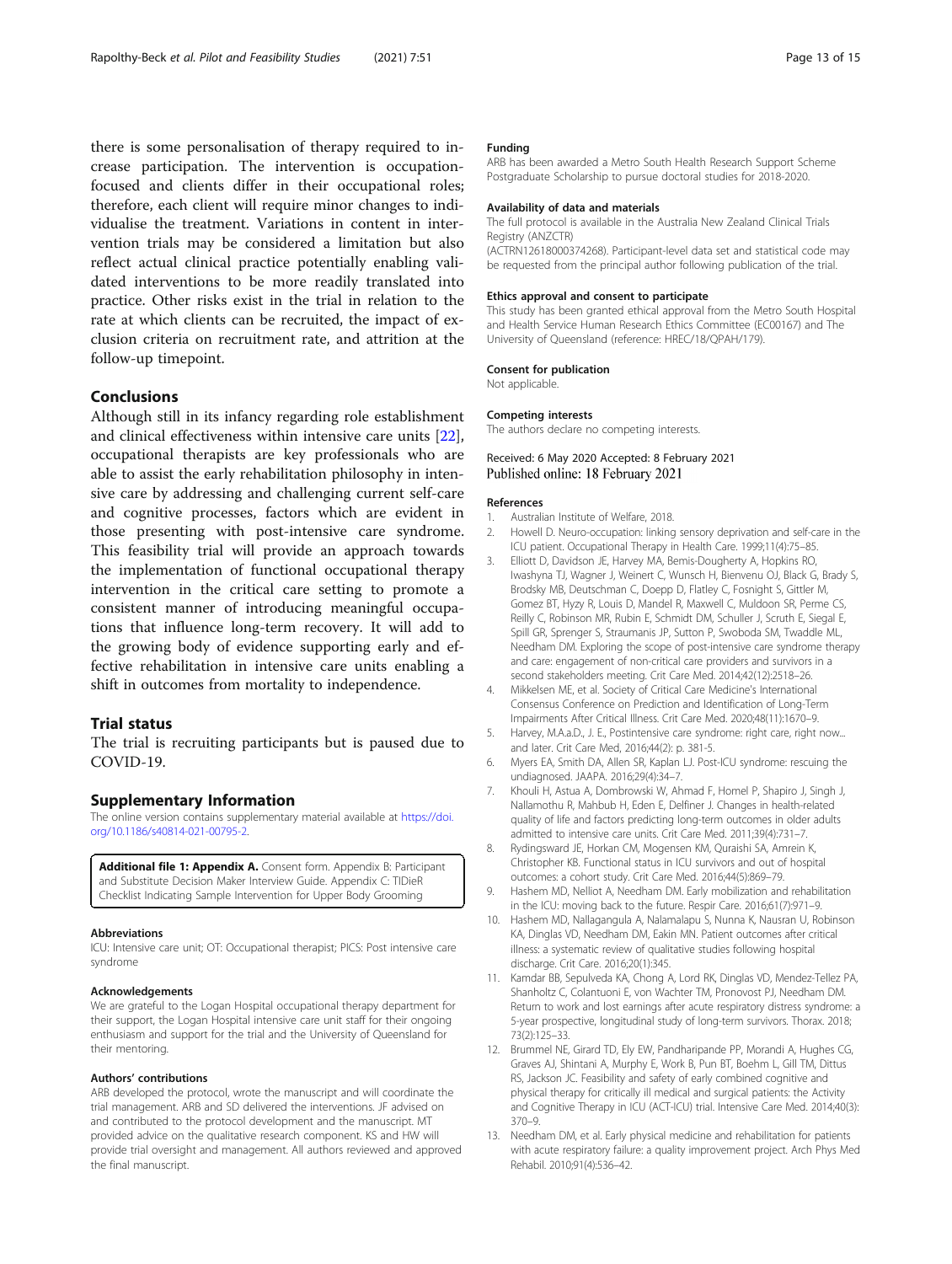- <span id="page-13-0"></span>14. Sigler M, et al. Making of a successful early mobilization program for a medical intensive care unit. South Med J. 2016;109(6):342–5.
- 15. Wahab, R., Yip, N.H., Chandra, S., Nguyen, M., Pavlovich, K.H., Benson, T., Vilotijevic, D., Rodier DM., Patel, K.R., Rychcik, P., Perez-Mir, E., Boyle, S.M., Berlin, D., Needham, D.M. and Brodie, D., The implementation of an early rehabilitation program is associated with reduced length of stay: a multi-ICU study. Journal of the Intensive Care Society, 2015.
- 16. Corcoran JR, Herbsman JM, Bushnik T, Van Lew S, Stolfi A, Parkin K, McKenzie A, Hall GW, Joseph W, Whiteson J, Flanagan SR. Early rehabilitation in the medical and surgical intensive care units for patients with and without mechanical ventilation: an interprofessional performance improvement project. Physical Medicine and Rehabilitation. 2017;9(2):113–9.
- 17. Schweickert WD, Pohlman MC, Pohlman AS, Nigos C, Pawlik AJ, Esbrook CL, Spears L, Miller M, Franczyk M, Deprizio D, Schmidt GA, Bowman A, Barr R, McCallister KE, Hall JB, Kress JP. Early physical and occupational therapy in mechanically ventilated, critically ill patients: a randomised controlled trial. The Lancet. 2009;373(May 30):1874–82.
- 18. Pohlman MC, et al. Feasibility of physical and occupational therapy beginning from initiation of mechanical ventilation. Crit Care Med. 2010; 38(11):2089–94.
- 19. Costigan, A.F., et al., Occupational therapy in the ICU: a scoping review of 221 documents. Critical Care Medicine, 2019(September 16 (online)).
- 20. National Institute for Health and Care Excellence: Rehabilitation after critical illness in adults: clinical guideline (CG83). 2009.
- 21. Algeo N, Aitken LM. The evolving role of occupational therapists in adult critical care in England: a mixed methods design using role theory. Irish Journal of Occupational Therapy. 2019;47(2):74–94.
- 22. Weinreich, M., Herman, J., Dickason, S. and Mayo, H., Occupational therapy in the intensive care unit: a systematic review. Occupational Therapy In Health Care, 2017. p. 1-9.
- 23. Bombarda, T.B., et al., The occupational therapy in adult intensive care unit (ICU) and team perceptions. Cadernos de Terapia Ocupacional, Vol 24, Iss 4, Pp 827-835 (2016), 2016(4): p. 827.
- 24. Alvarez EA, Garrido MA, Tobar EA, Prieto SA, Vergara SO, Briceno CD, Gonzalez FJ. Occupational therapy for delirium management in elderly patients without mechanical ventilation in an intensive care unit: a pilot randomized clinical trial. Journal of Critical Care. 2017;37.
- 25. Ciro CA, et al. Skill-building through Task-Oriented Motor Practice (STOMP) intervention for activities of daily living: study protocol for a randomized, single blinded clinical trial. Clinical trials in degenerative diseases. 2016;1(2): 45–50.
- 26. Monticone M, et al. Task-oriented exercises and early full weight-bearing contribute to improving disability after total hip replacement: a randomized controlled trial. Clinical rehabilitation. 2014;28(7):658–68.
- 27. Bayona NA, et al. The role of task-specific training in rehabilitation therapies. Topics in stroke rehabilitation. 2005;12(3):58–65.
- 28. French, B., et al., A systematic review of repetitive functional task practice with modelling of resource use, costs and effectiveness. Health technology assessment (Winchester, England), 2008;12(30): p. iii.
- 29. French B, et al. Repetitive task training for improving functional ability after stroke. Cochrane Database Syst Rev. 2016;11:CD006073.
- 30. Legg LA, Drummond AE, Langhorne P. Occupational therapy for patients with problems in activities of daily living after stroke. Cochrane Database Syst Rev. 2006;4:CD003585.
- 31. Bayona NA, Bitensky J, Salter K, Teasell R. The role of task-specific training in rehabilitation therapies. Top Stroke Rehabil. 2005;12(3):58–65.
- 32. Christie L, Bedford R, McCluskey A. Task-specific practice of dressing tasks in a hospital setting improved dressing performance post-stroke: a feasibility study. Australian occupational therapy journal. 2011;58(5):364–9.
- 33. Hubbard IJ, Parsons MW, Neilson C, Carey LM. Task-specific training: evidence for and translation to clinical practice. Occup Ther Int. 2009; 16(3-4):175–89.
- 34. Baumgarten M, Poulsen I. Patients' experiences of being mechanically ventilated in an ICU: a qualitative metasynthesis. Scandinavian journal of caring sciences. 2015;29(2):205–14.
- 35. Prime D, et al. Patient experiences during awake mechanical ventilation. J Community Hosp Intern Med Perspect. 2016;6(1):30426.
- 36. Højager Nielsen, A., I. Egerod, and S. Angel, Patients' perceptions of an intensive care unit diary written by relatives: a hermeneutic phenomenological study. Intensive & critical care nursing, 2019. 55: p. 102751.
- 37. Fabiane U, Corrêa AK. Relatives' experience of intensive care: the other side of hospitalization. Revista latino-americana de enfermagem. 2007;15(4):598–604.
- 38. Titler MG, Cohen MZ, Craft MJ. Impact of adult critical care hospitalization: perceptions of patients, spouses, children, and nurses. Heart & lung : the journal of critical care. 1991;20(2):174–82.
- 39. Chan AW, Tetzlaff JM, Altman DG, Laupacis A, Gotzsche PC, Krleza-Jeric K, Hrobjartsson A, Mann H, Dickersin K, Berlin JA, Dore CJ, Parulekar WR, Summerskill WS, Groves T, Schulz KF, Sox HC, Rockhold FW, Rennie D, Moher D. SPIRIT 2013 statement: defining standard protocol items for clinical trials. Ann Intern Med. 2013;158(3):200–7.
- 40. Eldridge SM, et al. CONSORT 2010 statement: extension to randomised pilot and feasibility trials. Pilot and feasibility studies. 2016;2:64.
- 41. Avery KN, et al. Informing efficient randomised controlled trials: exploration of challenges in developing progression criteria for internal pilot studies. BMJ Open. 2017;7(2):e013537.
- 42. Hodgson CL, et al. Expert consensus and recommendations on safety criteria for active mobilization of mechanically ventilated critically ill adults. Crit Care. 2014;18(6):658.
- 43. Garber CE, et al. American College of Sports Medicine position stand. Quantity and quality of exercise for developing and maintaining cardiorespiratory, musculoskeletal, and neuromotor fitness in apparently healthy adults: guidance for prescribing exercise. Med Sci Sports Exerc. 2011;43(7):1334–59.
- 44. Sommers J, et al. Physiotherapy in the intensive care unit: an evidencebased, expert driven, practical statement and rehabilitation recommendations. Clinical Rehabilitation. 2015;29(11):1051–63.
- 45. Slade A, Tennant A, Chamberlain MA. A randomised controlled trial to determine the effect of intensity of therapy upon length of stay in a neurological rehabilitation setting. J Rehabil Med. 2002;34(6):260–6.
- 46. Ely EW, Truman B, Shintani A, Thomason JW, Wheeler AP, Gordon S, Francis J, Speroff T, Gautam S, Margolin R, Sessler CN, Dittus RS, Bernard GR. Monitoring sedation status over time in ICU patients: reliability and validity of the Richmond Agitation-Sedation Scale (RASS). JAMA. 2003;289(22):2983–91.
- 47. Teasdale G, Jennett B. Assessment of coma and impaired consciousness. A practical scale. Lancet. 1974;2(7872):81–4.
- 48. Gorji MA, et al. Effect of auditory stimulation on traumatic coma duration in intensive care unit of Medical Sciences University of Mazandarn. Iran. Saudi J Anaesth. 2014;8(1):69–72.
- 49. Oh H, Seo W. Sensory stimulation programme to improve recovery in comatose patients. J Clin Nurs. 2003;12(3):394–404.
- 50. Ely EW, et al. Evaluation of delirium in critically ill patients: validation of the Confusion Assessment Method for the Intensive Care Unit (CAM-ICU). Crit Care Med. 2001;29(7):1370–9.
- 51. Pfeiffer E. A short portable mental status questionnaire for the assessment of organic brain deficit in elderly patients. J Am Geriatr Soc. 1975;23(10):433–41.
- 52. Barman A, Chatterjee A, Bhide R. Cognitive impairment and rehabilitation strategies after traumatic brain injury. Indian journal of psychological medicine. 2016;38(3):172–81.
- 53. Karma D, Rawat AK. Effect of stimulation in coma. Indian Pediatr. 2006; 43(10):856–60.
- 54. Tavangar H, et al. Effect of family members' voice on level of consciousness of comatose patients admitted to the intensive care unit: a single-blind randomized controlled trial. Adv Biomed Res. 2015;4:106.
- 55. Baum, C., C. Christiansen, and J. Bass, The Person-Environment-Occupation-Performance (PEOP) Model. CH Christiansen, CM Baum, JD Bass (2015)(Eds.) Occupational Therapy: Performance, participation and well-being. 4th edition NJ: SLACK Incorporated, 2015: p. 49-56.
- 56. Kielhofner G, Burke JP. A model of human occupation, Part 1. Conceptual framework and content. American Journal of Occupational Therapy. 1980; 34(9):572–81.
- 57. Iwama MK, Thomson NA, Macdonald RM. The Kawa model: the power of culturally responsive occupational therapy. Disability and rehabilitation. 2009;31(14):1125–35.
- 58. Thorne S, Con A, McGuinness L, McPherson G, Harris SR. Health care communication issues in multiple sclerosis: an interpretive description. Qual Health Res. 2004;14(1):5–22.
- 59. Knaus WA, Draper EA, Wagner DP, Zimmerman JE. APACHE II: a severity of disease classification system. Crit Care Med. 1985;13(10):818–29.
- 60. Schweickert WD, Gehlbach BK, Pohlman AS, Hall JB, Kress JP. Daily interruption of sedative infusions and complications of critical illness in mechanically ventilated patients. Crit Care Med. 2004;32(6):1272–6.